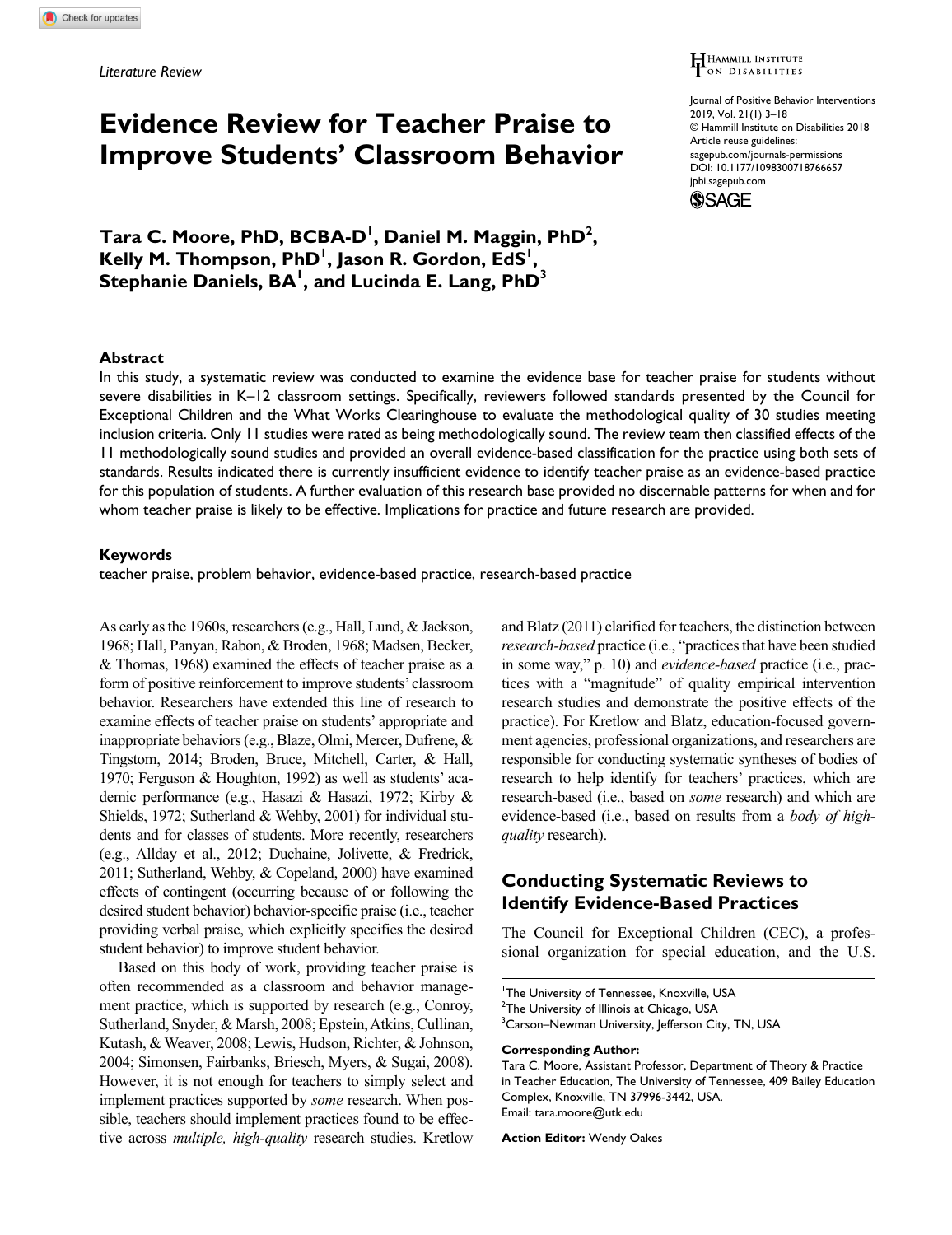Department of Education's Institute of Education Sciences (IES) have each developed standards for evaluating the quality of and outcomes of research to determine whether a practice is evidence-based: *CEC Standards for Evidence-Based Practices in Special Education* (CEC Standards; CEC, 2014) and IES's *What Works Clearinghouse: Single-Case Design Technical Documentation* (WWC Standards; Kratochwill et al., 2010). Both standards provide guidelines for review teams examining methodology and effects of single-subject research designs; such designs are typical of published teacher praise studies.

According to both CEC and WWC Standards, review teams interested in evaluating the evidence base of a practice for a specified population, setting, and so forth, should follow a systematic, multistep review process. First, reviewers should *evaluate the methodological quality of studies* identified as meeting inclusion criteria for the review. Then, only studies that meet methodological quality standards are examined further to *classify the observed effects of the practice*. In this step, the review team considers the effectiveness of the practice based on results reported in each methodologically sound study. Finally, the review team summarizes the effects across studies to *classify the body of evidence for the practice* for the specified population. In this last step, the review team summarizes and combines effects across the body of methodologically sound studies to determine whether the practice can be deemed evidence based or not.

There is considerable overlap between CEC and WWC Standards for evaluating evidence from single-subject research. However, there are differences in terminology (e.g., studies identified as being "methodologically sound" per CEC Standards vs. "meeting design standards" or "meeting with reservations" per WWC Standards). There are also differences in specified criteria such as methodological quality indicators included and CEC Standards requiring a study to have at least three participants to consider the effects of practice (WWC Standards allow for consideration of studies with only one participant). Furthermore, CEC Standards provide specific guidelines to account for gradations to classify the overall level of evidence on a practice (e.g., "evidence-based, potentially evidencebased," "mixed evidence," "insufficient evidence," and "negative effects"), whereas review teams using WWC Standards would determine whether the overall body of evidence met or did not meet WWC Standards' recommended threshold for combining results of studies to identify evidence-based practices. These differences may result in different overall classifications of the body of evidence for a practice depending on which set of standards the review team used. Specifically, a review team could classify a practice to be evidence-based using one set of standards and not evidence-based using the other set. This may be problematic for both researchers and practitioners.

### **Purpose of Current Review**

Teacher praise is certainly a research-based practice; it is a low-intensity strategy (see Lane, Menzies, Ennis, & Oakes, 2015) requiring low effort and minimal teacher time or resources. Researchers have presented several narrative reviews of the research base on teacher praise, including summaries of research supporting teacher praise and recommendations for practice (e.g., Gable, Hester, Rock, & Hughes, 2009; Lewis et al., 2004; Simonsen et al., 2008; Sutherland, 2000), a recent summary of descriptive research on naturally occurring rates of teacher praise (Jenkins, Floress, & Reinke, 2015), and reviews of research examining the effects of performance feedback to improve teachers' use of praise (Cavanaugh, 2013; Sweigart, Collins, Evanovich, & Cook, 2016). However, the quality and extent of the body of research on the effects of teacher praise has yet to be examined.

The purpose of this study, then, was to systematically review the body of research examining the effects of teacher praise using first CEC Standards and then using WWC Standards to determine whether teacher praise is an evidence-based practice for students without severe disabilities in K–12 classroom settings. For the purposes of this review, teacher praise was defined as "favorable verbal or nonverbal [teacher] attention" (Jenkins et al., 2015, p. 464), which indicates approval of student behavior. Although it is often recommended that teachers use behavior-specific praise (e.g., Brophy, 1981), this review was not limited to general or behavior-specific praise nor did we intend at outset to compare effects across types of praise. A secondary purpose is to provide a summary of when and for whom teacher praise was or was not effective. This review focuses on examining outcomes for students without severe disabilities to inform practice selection for problem behaviors teachers are most likely to encounter in general and special education classrooms.

Our goal is to help teachers and school leaders understand the overall quality of the body of research on teacher praise, the level of evidence supporting the effectiveness of teacher praise, limitations to the research base, and for whom teacher praise might be effective. We also hope to help teachers understand current and future directions for research on teacher praise; help them understand, interpret, and critique labels such as "research-" or "evidence-based" as applied to teacher praise; and help them make instructional decisions grounded in our best science. Last, we hope to highlight areas for future research and discussion on teacher praise.

### **Method**

The review team consisted of two professors of special education (first and second authors) at two universities, each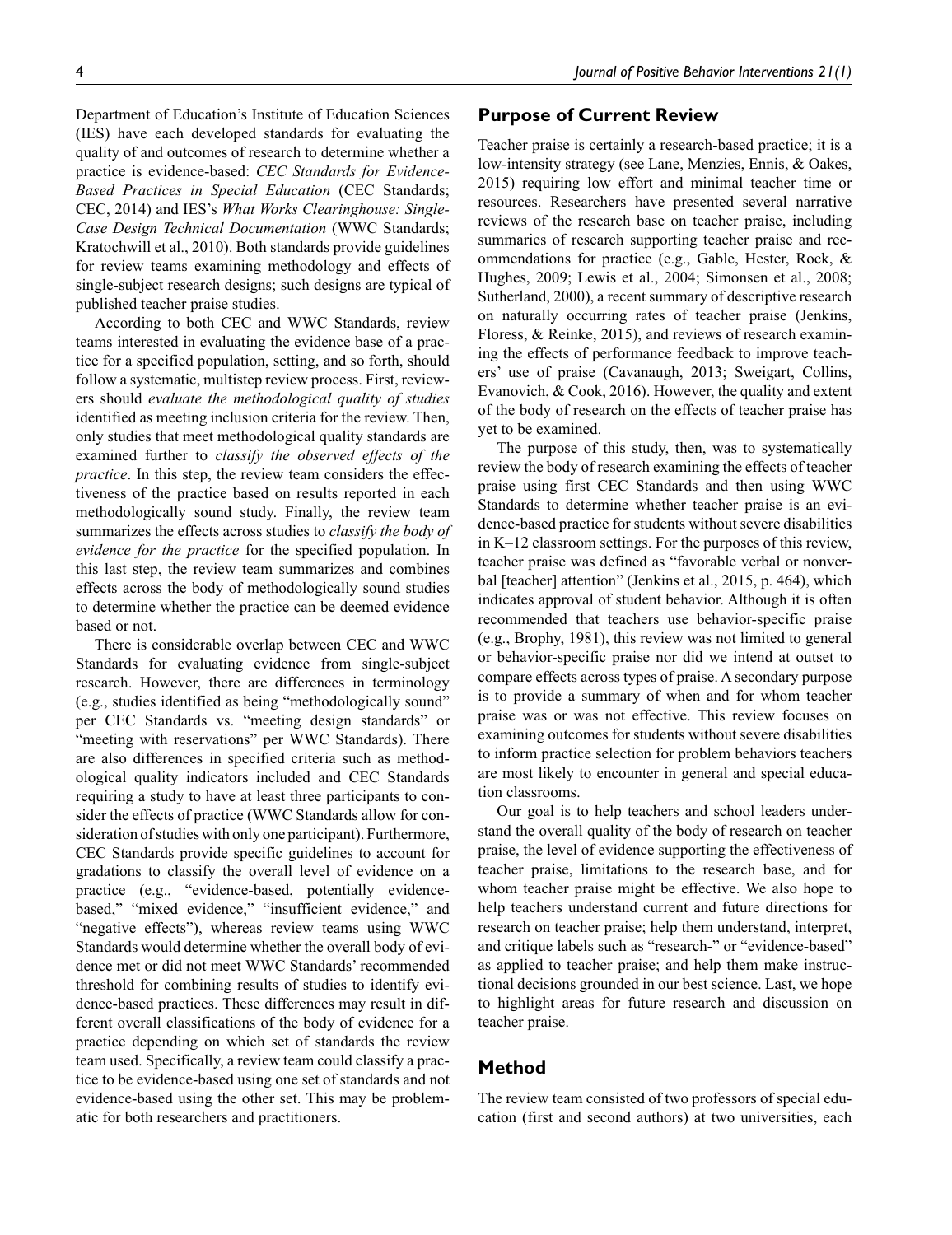with advanced training in research methodology related to group comparison research and single-subject research. Each professor teaches graduate-level courses related to research methods for special education, supervises graduate students in research, and conducts research. The third and fourth review team members were advanced PhD students in school psychology and special education (third and fourth authors, respectively); they completed advanced coursework related to research methods for special education and assisted on research projects.

#### *Identification of Studies to Include in Review*

Relevant studies were identified by the following procedures. First, electronic searches were conducted with the research databases Educational Source, ERIC, and PsycINFO, three frequently used databases for educational research, using the following descriptors: (a) *praise* and (b) *teacher\** (to allow for "teacher(s)") and *praise*, using "AND" as a Boolean search operator to identify articles containing both "teacher(s)" and "praise." Limitations were set for only returning results from peer-reviewed journals, for articles written in English, and for publication dates through 2016. The electronic searches yielded 7,016 articles with duplicates included. The first author reviewed the titles and abstracts of the articles to determine potential eligibility. A resulting 100 articles were then retrieved and reviewed by the first author to determine final eligibility. For a sample (32%) of articles, a second member of the review team independently reviewed articles to evaluate reliability of search procedures (87.50% agreement on eligibility determination across sample). For some articles, the first author also consulted with the second author and came to a consensus about eligibility. A resulting 24 studies were identified as meeting eligibility criteria via the electronic search. Next, an archival search was conducted by reviewing citations included in each eligible article. Here, an additional 39 articles were reviewed. A second reviewer again reviewed a sample (25.64%) of articles in this step of the search, and the two reviewers had 100% agreement on eligibility determination. The archival search resulted in an additional six eligible articles. Finally, an archival search was conducted on each of the narrative reviews cited earlier that focused on teacher praise; however, no additional eligible articles were identified. In total, 30 articles met eligibility criteria.

Eligible studies had to meet the following eight criteria: (a) the researcher(s) used a valid experimental or quasi-experimental research design including either those drawn from group comparison or single-case methods, (b) the intervention being investigated had to be a direct, planned manipulation of teacher praise, (c) the classroom teacher had to be the implementer of the intervention, (d) the study was conducted with K–12 students (i.e., the target population), (e) students identified as having severe disabilities such as profound intellectual disabilities or lower incidence disabilities (including autism) were excluded, (f) the research report was published in a peerreviewed scholarly journal no later than 2016, (g) the intervention was conducted in a school classroom setting (e.g., not in the cafeteria, gym), and (h) the study had to include examinations of student classroom behavior during typical instructional situations as the dependent variable (i.e., target outcomes): either appropriate behaviors (e.g., academic engagement, on-task) or inappropriate behaviors (e.g., disruptive behavior).

Studies using AB single-subject research designs or preand posttest designs without a control or comparison group were not included. Studies that included only academic performance as the dependent variable(s) (e.g., correct responses, percent correct, and accuracy) were not included. Studies that involved praise used in combination with other specifications for how teachers attended to student behavior (e.g., praise plus ignoring, praise plus reprimanding) were included because they represented only teacher attention as potential consequences of behavior. However, studies that paired teacher praise with other rewards (e.g., tokens, points, playing a game) or response cost system (e.g., losing break time for inappropriate behavior) were not included because additional rewards or loss of privileges may have served as reinforcers or punishers for behavior. The review did not include studies conducted in preschools, studies on teacher praise notes (i.e., written notes of encouragement), or studies where students were taught to recruit positive attention or praise from teachers.

Each of the 30 studies meeting eligibility criteria used single-subject research designs (each eligible study is noted by an asterisk in the reference list and included in Table 1). Within these studies, 76 cases (i.e., the subject or participant identified as the unit of analysis) met eligibility criteria. The student was the unit of analysis for 14 studies (40 cases), and a class of students (or group of students selected from a class) was the unit of analysis for 16 studies (36 cases). For six studies, one or more cases were excluded for not meeting all eligibility criteria and are not summarized in the "Results" section: Duncan, Dufrene, Sterling, and Tingstrom (2013; participant in a preschool setting); Hall et al. (1971; intervention included access to games); Hall, Panyan, et al. (1968; intervention included access games or loss of break as a response cost); Madsen et al. (1968; not a valid design for two participants); and Rathel, Drasgow, Brown, and Marshall (2014; participant with autism). However, the review team took into consideration reported results for noneligible cases if they were necessary in determining the classification of effects for a study (e.g., the noneligible student represented the third demonstration of effect for a study). For more information on eligibility determinations, contact the first author.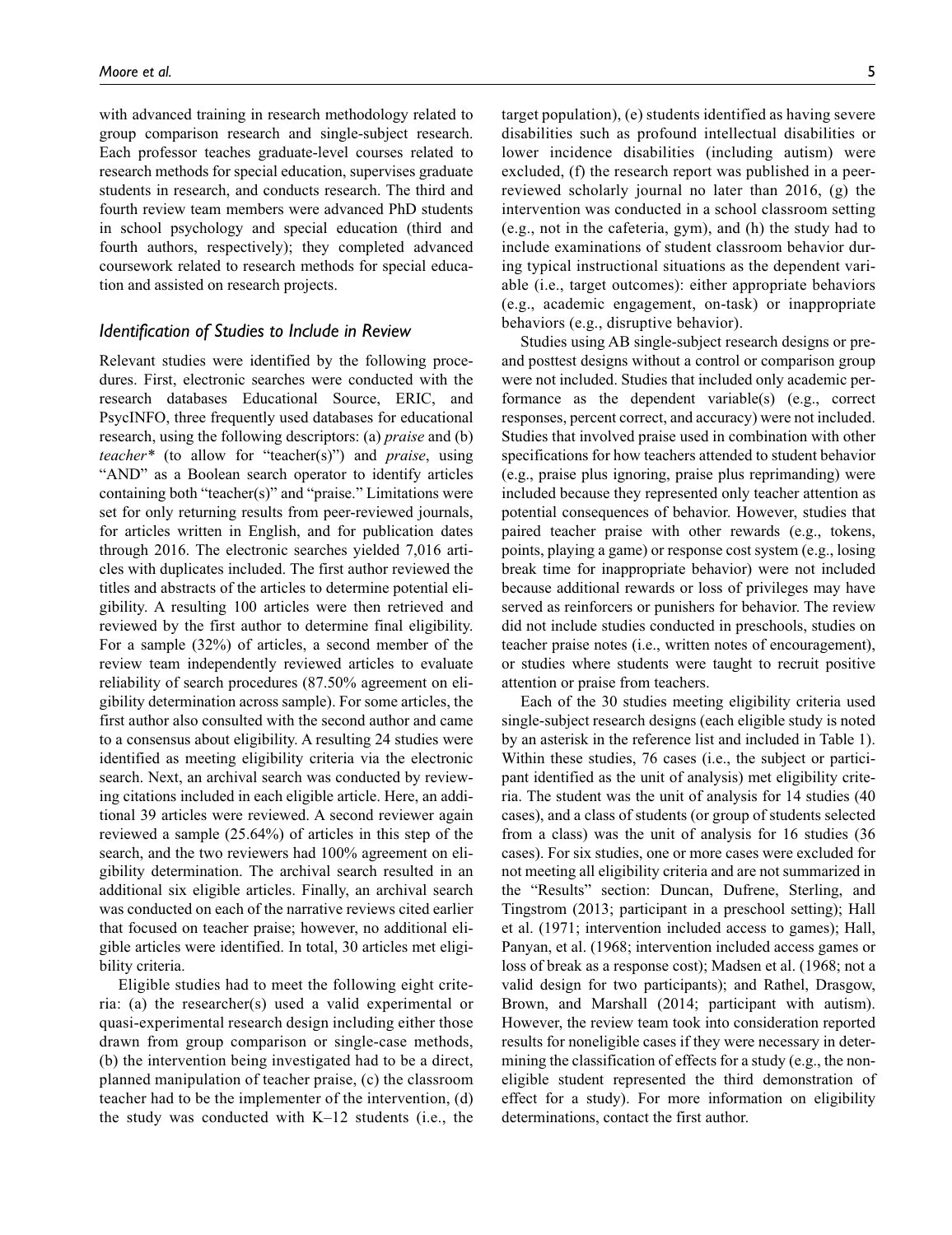**Table 1.** Ratings of Methodological Quality by Study.

|                                                              |                          | <b>CEC</b> Standards               | <b>WWC Standards</b>       |                                           |  |
|--------------------------------------------------------------|--------------------------|------------------------------------|----------------------------|-------------------------------------------|--|
| Study                                                        | Overall <sup>a</sup>     | By quality indicators <sup>b</sup> | Overall <sup>a</sup>       | By standard items <sup>c</sup>            |  |
| Student-level cases                                          |                          |                                    |                            |                                           |  |
| Allday et al. (2012)                                         | Sound                    | All met                            | <b>Meets</b>               | All met                                   |  |
| Broden, Bruce, Mitchell, Carter, and Hall (1970)             | Sound                    | All met                            | Meets with<br>reservations | Met with reservations: 4                  |  |
| Duncan, Dufrene, Sterling, and Tingstrom (2013)              | Sound                    | All met                            | Meets with<br>reservations | Met with reservations: 4                  |  |
| Hall et al. 1971                                             |                          | Not met: 5.1, 5.2, 6.1,<br>7.4     |                            | Not met: 1, 2, 4                          |  |
| Hall, Lund, and Jackson (1968)                               |                          | Not met: 5.1, 5.2, 6.1,<br>7.5     |                            | Not met: 1, 2<br>Met with reservations: 4 |  |
| Kirby and Shields (1972)                                     |                          | Not met: 5.1, 5.2, 6.1             |                            | Not met: I                                |  |
| Madsen, Becker, and Thomas (1968)                            | $\overline{\phantom{0}}$ | Not met: 6.6                       | $\overline{\phantom{0}}$   | Not met: 4                                |  |
| Martens, Hiralall, and Bradley (1997)                        | ÷,                       | Not met: 6.5                       |                            | Not met: 3, 4                             |  |
| Rathel, Drasgow, Brown, and Marshall (2014)                  | Sound                    | All met                            | Meets with<br>reservations | Met with reservations: 4                  |  |
| Starkweather Matheson and Shriver (2005)                     | Sound                    | All met                            | Meets with<br>reservations | Met with reservations: 4                  |  |
| Thompson, Marchant, Anderson, Prater, and Gibb (2012)        | Sound                    | All met                            | <b>Meets</b>               | All met                                   |  |
| Trolinder, Choi, and Proctor (2004)                          |                          | Not met: 7.5                       |                            | Not met: 2<br>Met with reservations: 4    |  |
| Wasik, Senn, Welch, and Cooper (1969)                        |                          | Not met: 7.5                       |                            | Not met: 2                                |  |
| Wood, Umbreit, Liaupsin, and Gresham (2007)                  |                          | Not met: 6.6, 7.4                  |                            | Not met: 4                                |  |
| Class-level cases                                            |                          |                                    |                            |                                           |  |
| Blaze, Olmi, Mercer, Dufrene, and Tingstom (2014)            | Sound                    | All met                            | Meets with<br>reservations | Met with reservations: 4                  |  |
| Cossairt, Hall, and Hopkins (1973)                           |                          | Not met: 6.5                       |                            | Not met: 3, 4                             |  |
| Duchaine, Jolivette, and Fredrick (2011)                     | Sound                    | All met                            | Meets with<br>reservations | Met with reservations: 4                  |  |
| Dufrene, Lestremau, and Zoder-Martell (2014)                 |                          | Not met: 6.5                       |                            | Not met: 3, 4                             |  |
| Ferguson and Houghton (1992)                                 |                          | Not met: 7.5                       |                            | Not met: 2<br>Met with reservations: 4    |  |
| Hall, Panyan, Rabon, and Broden (1968)                       | $\overline{\phantom{0}}$ | Not met: 7.5                       |                            | Not met: 2                                |  |
| Haydon and Musti-Rao (2011)                                  | $\overline{\phantom{0}}$ | Not met: 6.5                       |                            | Not met: 3, 4                             |  |
| Hollingshead, Kroeger, Altus, and Brubaker Trytten<br>(2016) |                          | Not met: 6.6, 7.4                  |                            | Not met: 4                                |  |
| Houghton, Wheldall, Jukes, and Sharpe (1990)                 |                          | Not met: 6.5                       |                            | Not met: 3, 4                             |  |
| McAllister, Stachowiak, Baer, and Conderman (1969)           | $\overline{\phantom{0}}$ | Not met: 6.5                       |                            | Not met: 3, 4                             |  |
| Mesa, Lewis-Palmer, and Reinke (2005)                        | $\overline{\phantom{0}}$ | Not met: 6.5                       | $\overline{\phantom{0}}$   | Not met: 3, 4                             |  |
| Myers, Simonsen, and Sugai (2011)                            |                          | Not met: 7.5                       |                            | Not met: 2<br>Met with reservations: 4    |  |
| Pisacreta, Tincani, Connell, and Axelrod (2011)              | Sound                    | All met                            | Meets                      | All met                                   |  |
| Sutherland, Wehby, and Copeland (2000)                       | Sound                    | All met                            | Meets with<br>reservations | Met with reservations: 4                  |  |
| Thomas, Becker, and Armstrong (1968)                         | Sound                    | All met                            | Meets                      | All met                                   |  |
| Workman, Kindall, and Williams (1980)                        |                          | Not met: 7.5                       |                            | Not met: 2                                |  |
|                                                              |                          |                                    |                            |                                           |  |

*Note.* CEC = Council for Exceptional Children; WWC = What Works Clearinghouse.

<sup>a</sup>Indicates overall rating not meeting methodological standard. <sup>b</sup>CEC quality indicators: 5.1 (reports implementation fidelity), 5.2 (reports implementation fidelity related to dosage), 6.1 (systematically manipulates the independent variable), 6.5 (three demonstrations of effects), 6.6 (baseline phases include at least three data points), 7.4 (at least three data points per phase for demonstrations of effects), 7.5 (provides evidence of adequate interobserver reliability). <sup>c</sup>WWC Standards items: 1 (independent variable systematically manipulated), 2 (provides evidence of adequate interobserver agreement), 3 (includes three attempts to demonstrate effects), 4 (*met* if attempts at demonstrations of effects include at least three data points per phase, *met with reservations* if attempts at demonstrations of effects include at least three data points per phase).

# *Step 1: Evaluate Methodological Quality of Studies*

*CEC Standards.* The review team conducted an initial evaluation of each of the 30 studies and their 76 cases to

determine which studies and cases met *all* of the quality indicators for single-subject research design following the CEC Standards. Two members of the review team independently read each study to rate whether or not the study met each of the quality indicators and then to assign an overall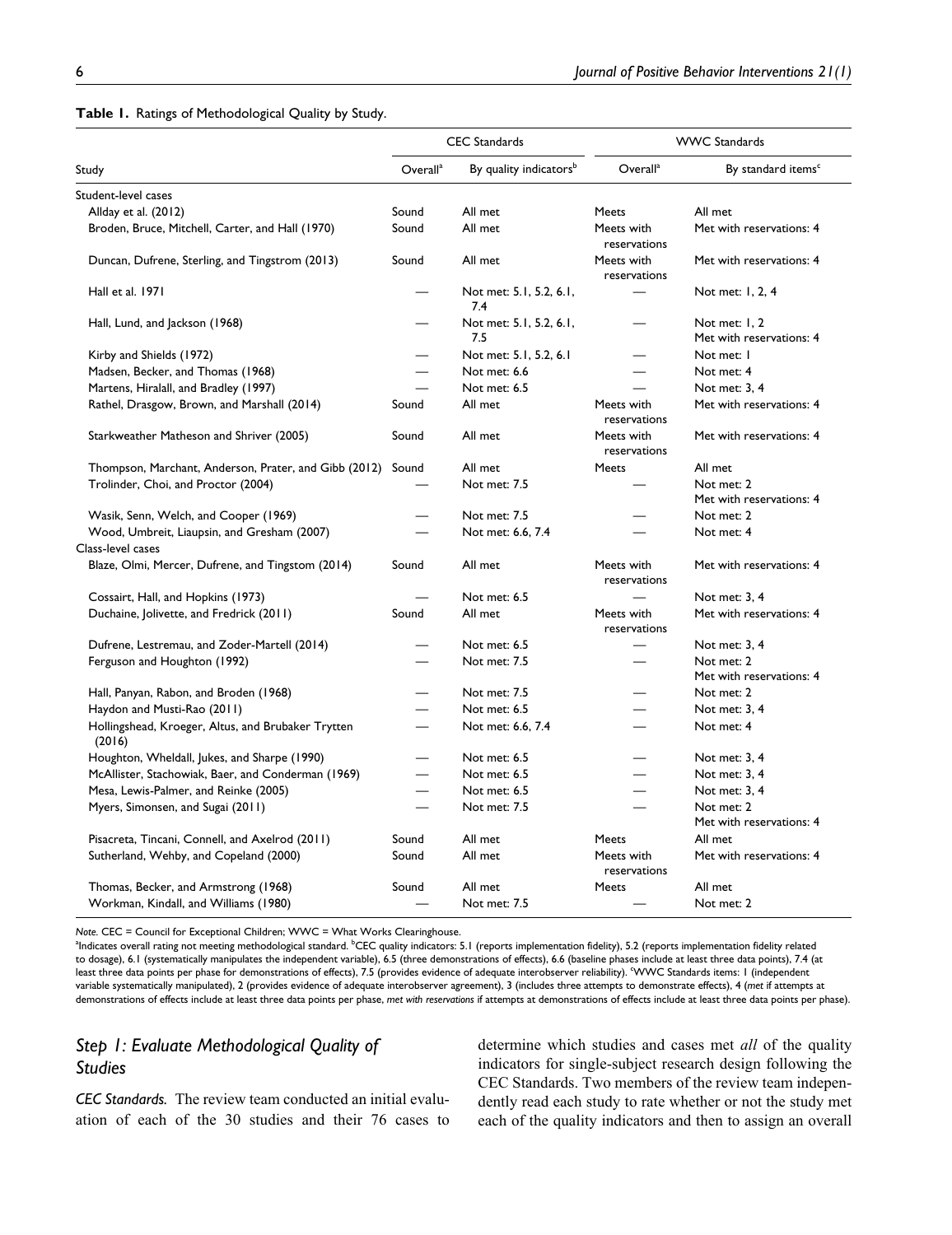rating for each study. Only studies meeting all quality indicators for all eligible cases were given an overall rating of *methodologically sound*.

The reviewers then compared their independent ratings to evaluate their level of agreement. Interrater agreement was calculated for (a) total quality indicator items across all cases, (b) overall ratings (i.e., overall rating of being methodologically sound or not) by case, and (c) overall ratings by study, by dividing the number of agreements by the number of agreements plus disagreements and multiplying by 100 to get a percentage of interrater agreement. Interrater agreement was 99.70% for total quality indicator items across all cases, 96.05% for overall ratings by case, and 93.33% for overall agreement by study. Reviewers discussed all disagreements and assigned consensus ratings to serve as the final ratings.

*WWC Standards.* To further validate the evaluation of methodological quality of these studies, reviewers rated each study using the WWC Standards. Two review team members independently read each study to rate whether each study met each WWC design standard item by case and to assign an overall rating by case and an overall rating by study as *meets evidence standards, meets evidence standards with reservations*, or *does not meet evidence standards*. Interrater agreement was 100% for total design criteria items across all cases, overall ratings by case, and overall agreement by study.

*Special considerations for this review.* There were two special considerations agreed upon and used by the review team when evaluating studies. First, researchers had to assess and report implementation fidelity or dosage throughout the study to demonstrate control and systematic manipulation of the independent variable (CEC Quality Indicators 5.1, 5.2; WWC Item 1). Typically, this involved reporting data (either in a table or graph) on levels of praise during relevant phases of the study to demonstrate that teacher praise increased during intervention phases or conditions. Second, researchers had to report enough information to demonstrate that adequate interobserver reliability was assessed throughout all relevant phases of the study (CEC Quality Indicator 7.5, WWC Item 2). Each study eligible for this review included dependent variables assessed through direct observation procedures. Therefore, the review team agreed upon a criterion for researchers to report either data or a statement to indicate interobserver agreement was assessed for at least 20% of observation sessions across all relevant phases of the study. Although this criterion is stringent, it is consistent with WWC and other contemporary recommendations (e.g., Ayers & Gast, 2010; Kazdin, 2011). Contact the first author for more information on the review team's interpretation of standard items.

# *Step 2: Classify Effects for Methodologically Sound Studies*

Next, the review team classified the effects presented in each methodologically sound study by CEC Standards and then by WWC Standards. Only studies with a final overall rating of *methodologically sound* (i.e., meeting all of the CEC Standards quality indicators) or being rated as *meets design standards* or *meets design standards with reservations* (per WWC Standards design criteria) were evaluated further to classify the effects of teacher praise. For each study, two members of the review team independently evaluated graphed outcomes (using visual analysis; e.g., Gast & Spriggs, 2010; Kratochwill et al., 2010) on each relevant dependent variable, focusing on only phase contrasts relevant to the purposes of this review. Reviewers rated whether or not an effect was demonstrated for *each case*. For multiple baseline experiments, this involved rating effects from baseline to intervention phase for each case in the study. For reversal designs, this involved rating effects by comprehensively considering demonstrated effects across relevant phase contrasts for each case (e.g., ABAB). Interrater agreement for classification of effects using the CEC Standards was 100%. Overall effects of each study were classified using both CEC Standards and WWC Standards as described below.

*CEC Standards.* Classifications of effects were based on the

number and proportion of participants [i.e., cases] in a study for whom a functional relationship [between the independent and dependent variables] is established by reviewers' use of standard methods of visual analysis [of data and graphs presented in the research report]. (CEC, 2014, p. 7)

Each study was classified as having *positive effects, negative effects*, or *neutral or mixed effects*. For positive effects classification, the results of the study must demonstrate a functional relationship indicating a "meaningful, therapeutic change in the targeted dependent variable" (CEC, 2014, p. 7) for at least 75% of relevant cases. CEC Standards also require a minimum of three total relevant cases for positive effects classification and no results should indicate a nontherapeutic change in student behavior. For negative effects classification, the results of a study must demonstrate functional relationship indicating nontherapeutic change in student behavior for at least 75% of relevant cases, and there should be a minimum of three cases. If a study does not meet criteria for either positive or negative effects classification, then it should be classified as having neutral or mixed effects. Classifications of effects were not provided to studies with fewer than three eligible participants.

*WWC Standards.* Using the WWC Standards, each study that *meets design standards* or *meets design standards with reservations* was classified as providing *strong evidence, moderate*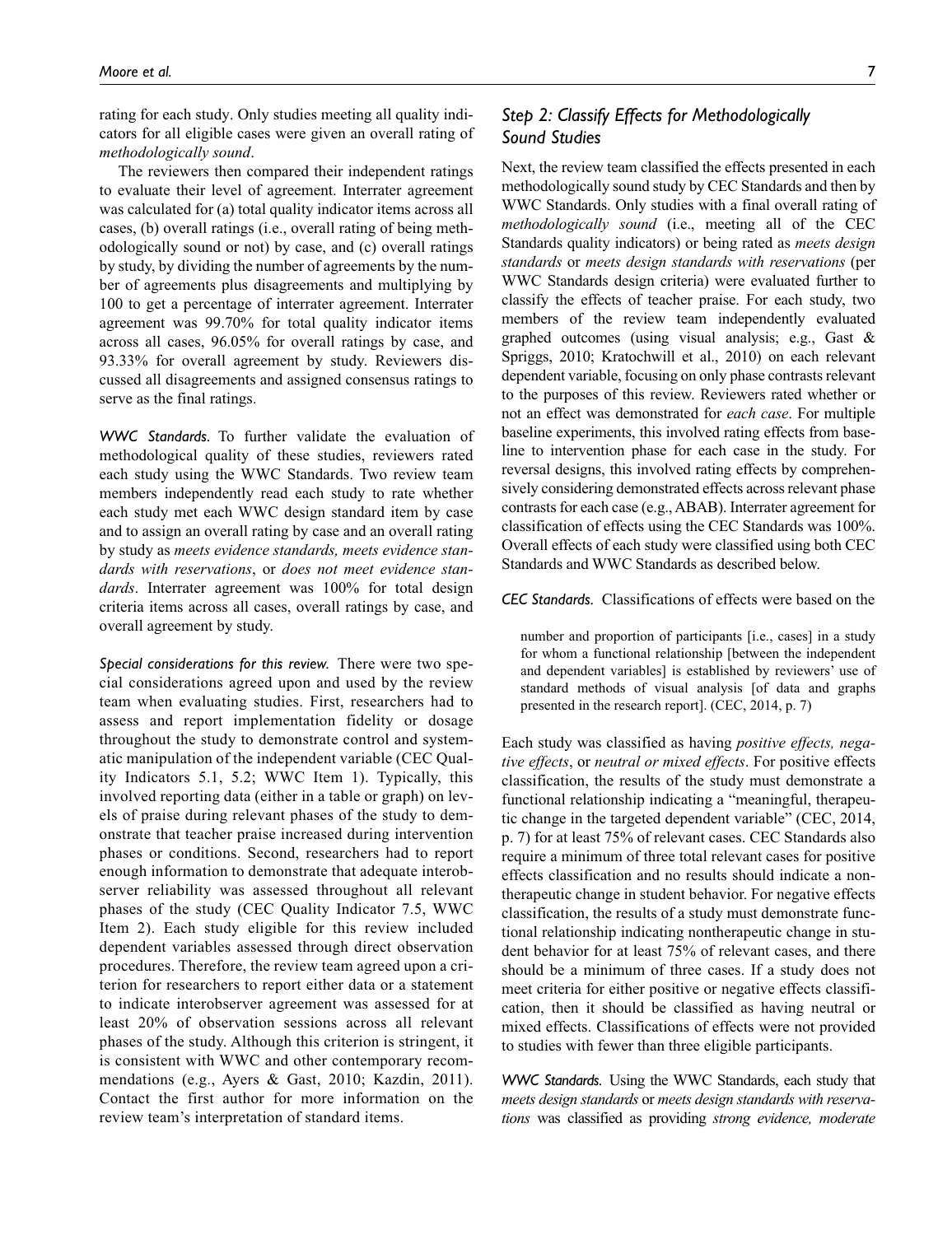*evidence*, or *no evidence*. For a *strong evidence* classification, the study must provide "three demonstrations of the intervention effects with no non-effects" (Kratochwill et al., 2010, p. 16) via visual analysis. For a *moderate evidence* classification, a study must "provide three demonstrations of effects and also include at least one demonstration of a non-effect" (Kratochwill et al., 2010, p. 16). A *no evidence* classification is assigned to studies which do not provide three demonstrations of an effect. In contrast to CEC Standards, WWC Standards provide no stipulation that a study must have a minimum of three total relevant cases to receive a positive evidence classification. To illustrate, a study including only one participant could receive a *strong evidence* rating using WWC Standards if a reversal design was used to provide three demonstrations of effects: (a) from baseline to intervention phase, (b) from intervention to reversal phase, (c) from reversal to reimplementation of the intervention phase.

As outlined in WWC Standards, effect size estimations were conducted for studies providing *strong evidence* or *moderate evidence* per WWC Standards. The review team calculated effect sizes indices, percentage of nonoverlapping data (PND; Scruggs, Mastropieri, & Casto, 1987) and Tau-*U* (Parker, Vannest, Davis, & Sauber, 2011) using the Single Subject Research web-based calculator for calculations (Vannest, Parker, & Gonen, 2011).

### *Step 3: Classify the Overall Evidence Base*

Last, the review team classified the overall body of evidence for teacher praise as an intervention for the specified student population; classification of effects was determined using visual analysis of graphed data within each study. Per CEC Standards, teacher praise was classified as either *an evidence-based practice, a potentially evidence-based practice, mixed effects, insufficient evidence*, or *negative effects* based on the number of methodologically sound single-subject studies with positive effects, total participants across studies, and the ratio of methodologically sound studies with positive effects to methodologically sound studies with neutral or mixed effects. Per WWC Standards, teacher praise was classified as meeting or not meeting standards for being an evidence-based practice based on the number of studies meeting methodological (i.e., design) standards (and their level of evidence), diversity in research teams and geographic location of studies, and number of experiments conducted across studies. The first and second authors came to consensus about the evidence-based classification using each set of standards.

# *Summary of Evidence Base*

The review team examined each methodologically sound study to gather information about study, student, and intervention characteristics to provide a summary of when and for whom teacher praise was and was not effective and to provide information about social validity.

### **Results**

### *Evaluation of Methodological Quality of Studies*

Of the 30 studies identified as being eligible for inclusion in this review, 11 studies were rated as being methodologically sound (i.e., meeting all relevant quality indicators for all eligible cases per CEC Standards and either *meets evidence standards* or *meets evidence standards with reservations* per WWC Standards for design criteria), yielding 20 studentlevel cases and 12 class-level cases meeting methodological standards (i.e., 32 total cases; see Table 1). There was exact agreement between the review team's methodology ratings using both sets of standards; studies rated as being *methodologically sound* using CEC Standards were also rated as *meets design standards* or *meets design standards with reservations* for WWC Standards, and studies rated as not methodologically sound by one set of standards were also rated as not being methodologically sound by the other set of standards. The distinction between some studies meeting evidence standards and some studies meeting evidence standards with reservations using WWC Standards was due to studies having at least five data points per relevant phase (*meeting standards*) or studies having at least three data points per relevant phase (*meeting standards with reservations*). CEC Standards only required at least three data points per phase.

The remaining 19 studies were rated as not methodologically sound (see Table 1). The primary methodological concerns included in the following. (a) Did not assess or report implementation fidelity or dosage throughout the study (thus compromising internal validity; CEC Quality Indicators 5.1, 5.2, 6.1; WWC Item 1). (b) Internal validity was compromised because the study's design did not provide at least three demonstrations of experimental effects at three different times (e.g., multiple baseline across two participants; CEC Quality Indicator 6.5; WWC Item 3). (c) Phase(s) had fewer than three data points in relevant phases for one or more cases (CEC Quality Indicators 6.6, 7.4; WWC Standards Item 4). (d) Researchers did not provide enough information to demonstrate that adequate interobserver reliability was assessed throughout all phases of the study (CEC Quality Indicator 7.5; WWC Standards Item 2). The stringent criterion of providing information to indicate interobserver agreement was assessed for at least 20% of observation sessions across all relevant phases resulted in six, otherwise methodologically sound studies being rated as not meeting both CEC and WWC Standards.

# *Classification of Effects of Methodologically Sound Studies*

*Visual analysis.* The classifications of the effects of teacher praise based on visual analysis are presented at the study level in Table 2 and for each eligible case in Appendix A (student-level cases) and Appendix B (classroom-level cases). The review team rated positive effects for 14 of 20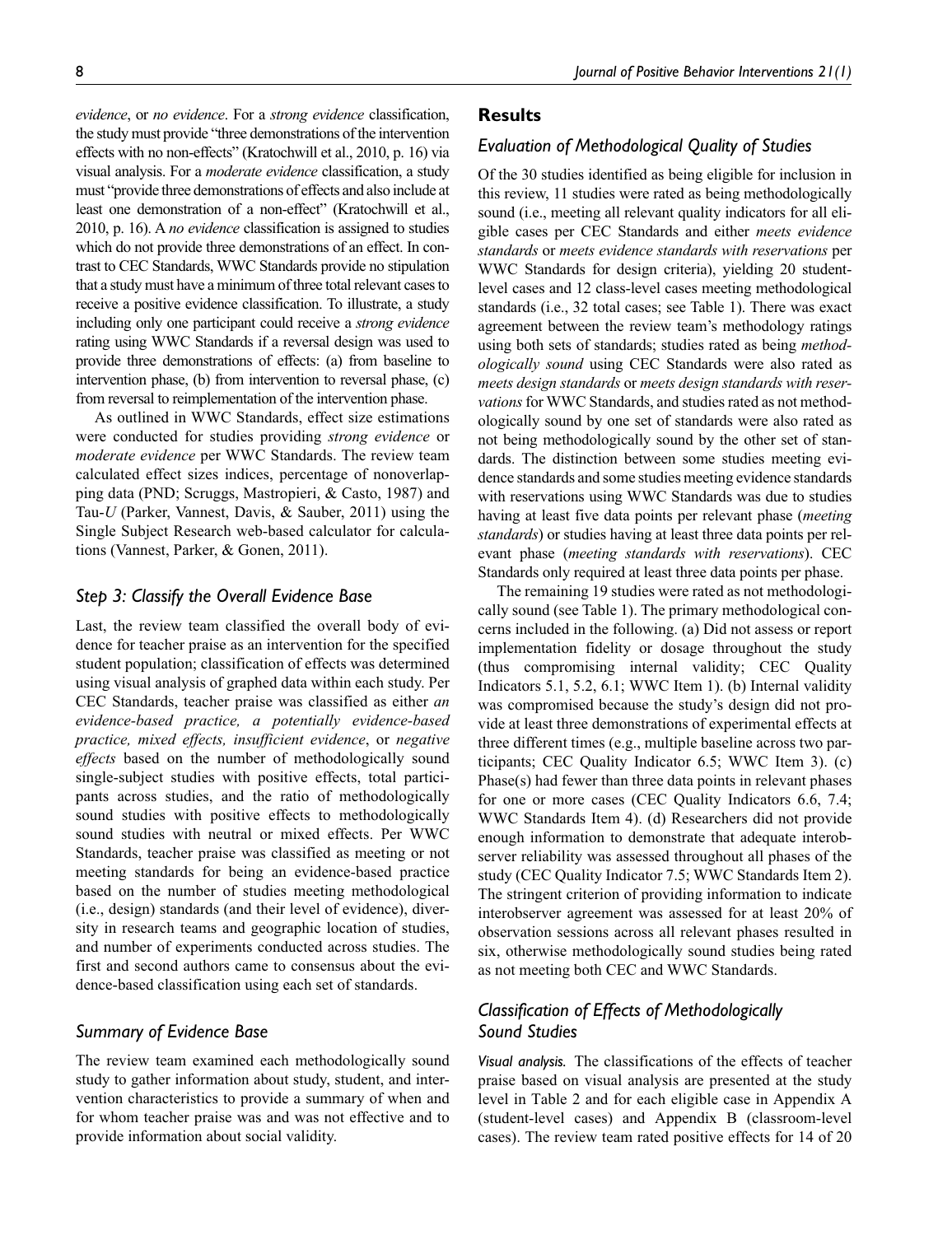| Study and geographic                                                                                                                                         | Number and type of                                                                                                                                        |                                                                                                                                                                                                                                                                                  | Classification of effects for study                                                                                                                        |                                                                                                                           |
|--------------------------------------------------------------------------------------------------------------------------------------------------------------|-----------------------------------------------------------------------------------------------------------------------------------------------------------|----------------------------------------------------------------------------------------------------------------------------------------------------------------------------------------------------------------------------------------------------------------------------------|------------------------------------------------------------------------------------------------------------------------------------------------------------|---------------------------------------------------------------------------------------------------------------------------|
| location                                                                                                                                                     | eligible experiment(s)                                                                                                                                    | Intervention and effect on students' behavior <sup>a</sup>                                                                                                                                                                                                                       | CEC Standards                                                                                                                                              | WWC Standards                                                                                                             |
| Southwest and Midwest<br>Allday et al. (2012)<br>Student-level cases<br><b>United States</b>                                                                 | students per teacher);<br>across four teachers'<br>students (one to two<br>One multiple baseline<br>seven students                                        | out of seven students (57.14%) resulting from<br>training teachers to provide behavior-specific<br>Positive effect for "on-task" behavior for four<br>praise to class                                                                                                            | effect for at least three<br>participants, but less<br>Mixed effect; positive<br>than 75%                                                                  | demonstrations of effects<br>across tiers and at least<br>one demonstration of a<br>Moderate evidence; three<br>noneffect |
| Carter, and Hall (1970)<br>Broden, Bruce, Mitchell,<br>Midwest United States                                                                                 | Two within-case reversal;<br>two students                                                                                                                 | two out of two students (100%) when teacher<br>Positive effect for "appropriate attending" for<br>attention provided for attending behavior                                                                                                                                      | No classification of effects;<br>less than three cases                                                                                                     | demonstrations of effect<br>Strong evidence; three<br>in each within-case<br>experiments                                  |
| Sterling, and Tingstrom<br>Southeast United States<br>Duncan, Dufrene,<br>(2013)                                                                             | not eligible); two eligible<br>across three teachers'<br>students (one student<br>One multiple baseline                                                   | three out of three students (100%) resulting<br>from training teachers to provide behavior-<br>Positive effect for "disruptive behavior" for<br>specific praise to target student                                                                                                | of cases; at least three<br>effect for at least 75%<br>Positive effect; positive<br>cases in study                                                         | Strong evidence; three<br>effects across tiers<br>demonstrations of                                                       |
| Southeast United States<br>Brown, and Marshall<br>Rathel, Drasgow,<br>(2014)                                                                                 | students (one student<br>across four teachers'<br>One multiple baseline<br>not eligible); three<br>eligible students<br>students                          | (100%) resulting from training teachers to<br>Positive effect for four out of four students<br>provide behavior-specific praise to target<br>studen                                                                                                                              | of cases; at least three<br>effect for at least 75%<br>Positive effect; positive<br>cases in study                                                         | Strong evidence; three<br>effects across tiers<br>demonstrations of                                                       |
| Starkweather Matheson<br>Western United States<br>Anderson, Prater, and<br>Midwest United States<br>Thompson, Marchant,<br>and Shriver (2005)<br>Gibb (2012) | students; three students<br>students; three students<br>across three teachers'<br>across three teachers<br>One multiple baseline<br>One multiple baseline | out of three students (33%) in relevant phase<br>two out of three students (67%) when praise<br>added to an effective commands intervention<br>Positive effect for "on-task behavior" for one<br>Positive effect for "academic behavior" for<br>contrasts where praise increased | Neutral (or no) effect; effect<br>Neutral (or no) effect; effect<br>đ<br>not demonstrated at<br>not demonstrated<br>least three times<br>least three times | No evidence<br>No evidence                                                                                                |
| Southeast United States<br>Dufrene, and Tingstom<br>Blaze, Olmi, Mercer,<br>Class-level cases<br>(2014)                                                      | for four teachers' classes<br>Four within-case reversals                                                                                                  | classes (100%) when comparing phases of loud<br>Positive effect for "appropriately engaged" and<br>or quiet behavior-specific praise with phases<br>"disruptive" behavior for four out of four<br>of decreased praise                                                            | of cases; at least three<br>effect for at least 75%<br>Positive effect; positive<br>cases in study                                                         | effects in each within-<br>Strong evidence; three<br>demonstrations of<br>case experiment                                 |
| Southeast United States<br>Duchaine, Jolivette, and<br>Fredrick (2011)                                                                                       | across three teachers'<br>One multiple baseline<br>classes                                                                                                | zero out of three classes (0%) resulting from<br>increase teachers' behavior-specific praise<br>Positive effects for "on-task" behavior for<br>a coaching and feedback intervention to                                                                                           | Neutral (or no) effect; effect<br>ä<br>not demonstrated<br>least three times                                                                               | No evidence                                                                                                               |

Table 2. Summary of II Methodologically Sound Studies. **Table 2.** Summary of 11 Methodologically Sound Studies.

*(continued)*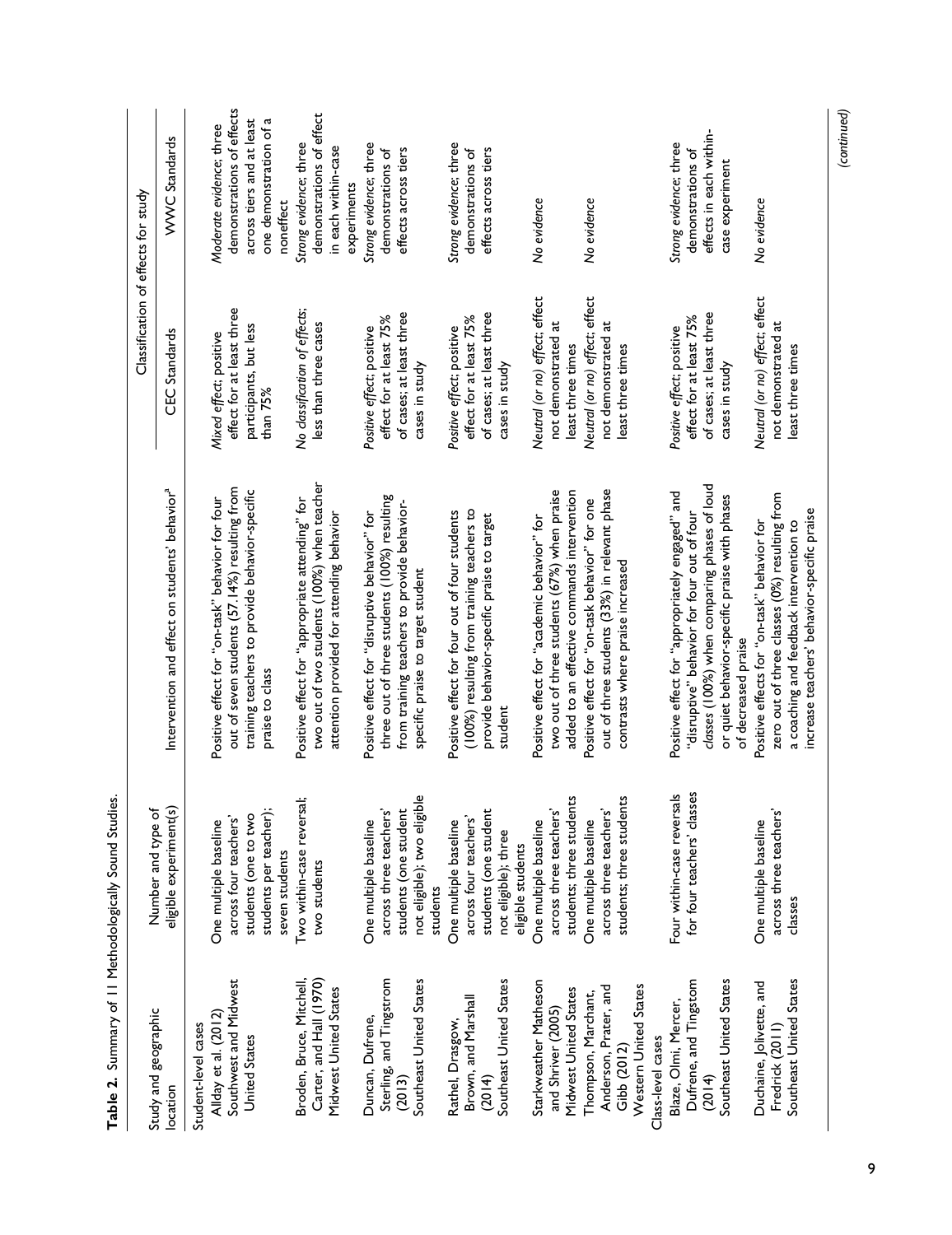|                                                                                              |                                                            |                                                                                                                                                                                                 | Classification of effects for study                                        |                                                                                     |
|----------------------------------------------------------------------------------------------|------------------------------------------------------------|-------------------------------------------------------------------------------------------------------------------------------------------------------------------------------------------------|----------------------------------------------------------------------------|-------------------------------------------------------------------------------------|
| Study and geographic<br>location                                                             | Number and type of<br>eligible experiment(s)               | Intervention and effect on students' behavior <sup>a</sup>                                                                                                                                      | CEC Standards                                                              | <b>WWC</b> Standards                                                                |
| Connell, and Axelrod<br>Mid-Atlantic United<br>Pisacreta, Tincani,<br>(201)<br><b>States</b> | across three teachers'<br>One multiple baseline<br>classes | Positive effects for "disruption" for two out of<br>and feedback intervention to increase praise-<br>three classes (67%) resulting from modeling<br>to-behavior correction                      | Neutral (or no) effect; effect<br>not demonstrated at<br>least three times | No evidence                                                                         |
| Sutherland, Wehby, and<br>Southeast United States<br>Copeland (2000)                         | One within-case reversal                                   | Positive effect for "on-task" behavior for one<br>feedback intervention to increase teacher's<br>out of one class (100%) resulting from a<br>behavior-specific praise                           | No classification of effects;<br>less than three cases                     | effects in within-case<br>Strong evidence; three<br>demonstrations of<br>experiment |
| Midwest United States<br>Thomas, Becker and<br>Armstrong (1968)                              | One within-case reversal                                   | Positive effect for "disruptive behavior" for one<br>out of one class (100%) when teacher told to<br>disapprove of the class's problem behaviors<br>discontinue use of praise statements and to | No classification of effects;<br>less than three cases                     | effects in within-case<br>Strong evidence; three<br>demonstrations of<br>experiment |

 $\mathsf{L}$ lear III gri Duse. *Note.* CEC = Council for Exceptional Children; WWC = What Works Clearinghouse.  $\frac{2}{5}$ ۔<br>یا .<br>ز Effects based on visual analysis at the case level.

a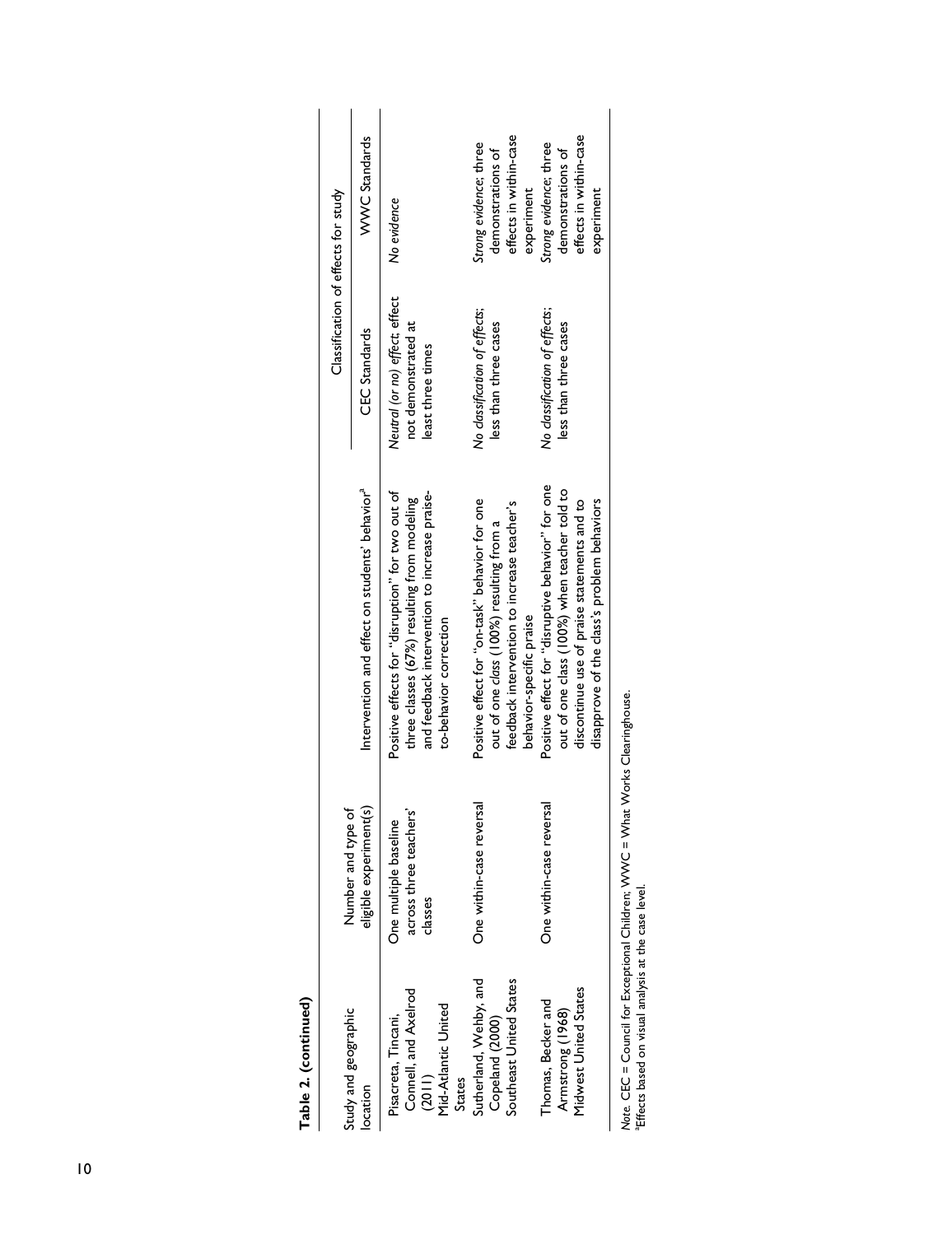student cases (70.00%) and positive effects for 8 of 12 classroom-level cases (66.67%) resulting in positive effects for 22 of 32 (68.75%) student- and classroom-level cases combined.

There was agreement in effects classification under both standards for 8 of the 11 studies (72.22%). However, classification of study effects did not align for three studies: Broden et al. (1970), Sutherland et al. (2000), and Thomas, Becker, and Armstrong (1968). These discrepancies occurred because CEC Standards required at least three cases for a study to be considered as having positive effects, whereas WWC Standards allowed for a single within-case reversal design (i.e., one participant) to provide the three demonstrations of effects needed for a *strong* or *moderate evidence* classification. The WWC Standards resulted in the classification of seven studies, which provided moderate or strong evidence for teacher praise whereas the CEC Standards resulted in the classification of four studies demonstrating positive or mixed effects.

*Effect size estimation.* Per WWC Standards, effect sizes were estimated for the seven studies with *moderate* or *strong evidence* (Allday et al., 2012; Blaze et al., 2014; Broden et al., 1970; Duncan et al., 2013; Rathel et al., 2014; Sutherland et al., 2000; Thomas et al., 1968). For appropriate behavior, average PND was 84.40% (*SD* = 18.23, range = 57.14%–100%), considered *effective* (Scruggs & Mastropieri, 1998) on average. Average Tau-*U* was 0.79 (*SD* = 0.24, range  $= 0.42-1$ ) across all experiments for appropriate behavior (baseline corrected for baseline trend for one case; Parker et al., 2011). For student-level experiments, appropriate behavior average PND was 66.97% (*SD* = 11.79, range = 57.14%–82.94%), and average Tau-*U* was 0.68 (*SD*  $= 0.17$ , range  $= 0.48 - 0.90$ . For class-level experiments, appropriate behavior average PND was 98.33% (*SD* = 3.73, range = 91.67%–100%), and average Tau-*U* was 0.88 (*SD* = 0.26, range =  $0.42-1$ ). For disruptive behavior, average PND was 73.63% (*SD* = 21.32, range = 43.75%–100%), also considered *effective* (Scruggs & Mastropieri, 1998) on average, and average Tau-*U* was  $|0.90|$  (*SD* = 0.20) ranging from |0.68| to |1.17| (corrected baseline for two cases). Only one study (Duncan et al., 2013) examined effects for disruptive behavior at the student level (PND = 71.96%, Tau-*U* = |0.74|). For class-level experiments, disruptive behavior average PND was 73.96% (*SD* = 23.82, range = 43.75%– 100%), and average Tau-*U* was  $|0.92|$  (*SD* = 0.21, range =  $|0.68|$ – $|1.17|$ ).

### *Overall Evidence-Based Classification*

*CEC Standards.* Using CEC Standards to determine the overall evidence-based classification, there is *mixed evidence* for teacher praise for the population of students identified in this review. There were three methodologically sound studies

with positive effects, and the ratio of methodologically sound studies with positive effects (based on visual analysis) to methodologically sound studies with neutral or mixed effects is less than 2:1 (here there was a 3:4 ratio of positive to neutral/mixed effects). Three studies received no classification under CEC standards because the studies had less than three cases (see Table 2).

*WWC Standards.* Per WWC Standards, teacher praise for the specified student population *does not meet the WWC Single-Case Design Standards Panel's recommended threshold* for combining results of studies to identify evidence-based practices. This threshold specifies the need for a minimum of five studies that meet evidence standards or meet evidence standards with reservations, conducted by at least three different research teams at three different locations, and the combined number of experiments across studies total at least 20. This review identified 11 studies that meet evidence standards or meet evidence standards with reservations (7 provide strong or moderate evidence). The studies represent at least three different research teams at three different locations. But, the total number of experiments providing strong or moderate evidence was 11 experiments (see Table 2).

### *Summary of Evidence Base*

Summaries of study, student, intervention characteristics, teachers' perceptions of social validity, and effects are presented for student-level and class-level cases in Appendices A and B. Eligible studies were conducted in elementary through high school classrooms, in general and special education classrooms, and with male and female students. However, a review of student, setting, and intervention characteristics as well as teachers' perceptions of social validity provided no discernable patterns for when and for whom teacher praise was effective. Only one study (Duncan et al., 2013) reported hypothesized function of students' problem behavior (at least partially maintained by attention). When reported, teacher perceptions of social validity were generally positive. But, in two studies (Duncan et al., 2013; Starkweather Matheson & Shriver, 2005), two teachers indicated praise was not appropriate for their classrooms.

### **Discussion**

In their introduction of CEC Standards, the CEC (2014) acknowledge that requiring studies to meet all methodological quality indicators "will necessarily limit the consideration of studies conducted before quality indicators were developed and emphasized in published studies" (p. 2). This is certainly true for the body of research on teacher praise for students without severe disabilities: Several older and often-cited studies eligible for inclusion in this review were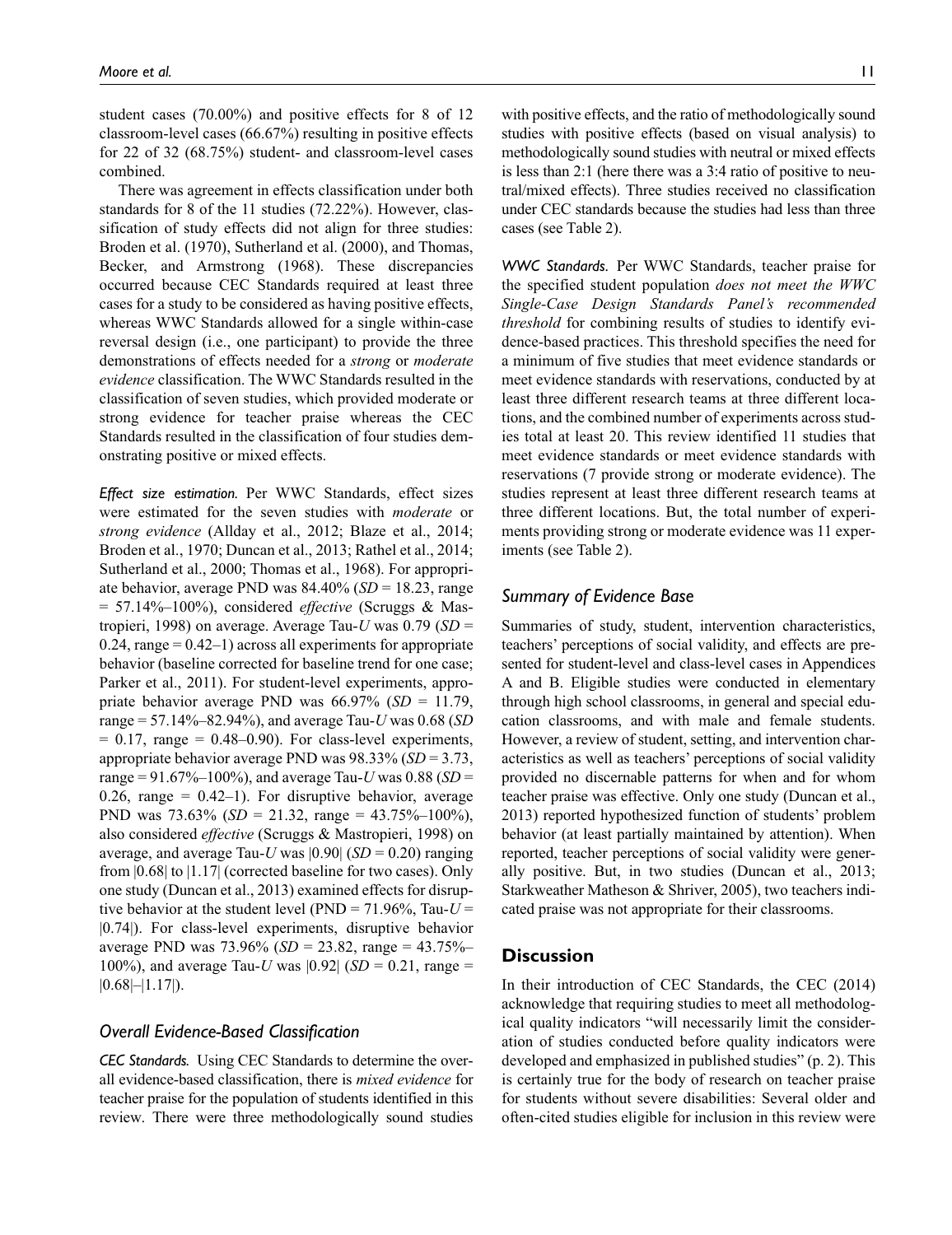rated as not meeting methodological quality standards (both CEC and WWC Standards). These studies were eliminated from further consideration when classifying the evidence base for teacher praise.

Only 11 studies were rated as being methodologically sound using each set of standards. The review team classified study-level effects for the 11 methodologically sound studies and arrived at different results when using CEC Standards compared with WWC Standards because CEC Standards required at least three cases for a study to be considered as having positive effects. In contrast, WWC Standards allow for a single within-case reversal design to provide three demonstrations of effects. Despite these differences, the results of the overall evidence-based classifications using CEC and WWC Standards were effectively the same: There is currently insufficient evidence to identify teacher praise as an evidence-based practice for students without severe disabilities in K–12 classroom settings. One of the goals of this review was to provide a comprehensive summary of the evidence base for teacher praise to include information of when and for whom teacher praise was effective. However, we cannot yet draw conclusions about when and for whom teacher praise is likely to be effective.

The results of this review are not unlike results of similar systematic reviews of evidence base supporting other behavioral intervention practices for classroom settings for students without severe disabilities. For example, Maggin and colleagues conducted reviews of the research base on token economies (Maggin, Chafouleas, Goddard, & Johnson, 2011) and group contingencies (Maggin, Johnson, Chafouleas, Ruberto, & Berggren, 2012) to improve classroom behavior of students without severe disabilities. In both systematic reviews, many older studies were identified as not being methodologically sound for similar reasons, such as not demonstrating adequate levels of interobserver agreement and not including enough data points within a phase to demonstrate a clear pattern of student behavior. And, researchers conducting these two systematic reviews were unable to draw strong conclusions about when and for whom the interventions were likely to be effective.

### *Limitations*

One limitation of this review is that the review team may have inadvertently missed one or more studies during the search process. We did not conduct reliability checks on all studies included in our search process. Second, only studies published in peer-reviewed journals were included in this review. Dissertations were not included in this review, which may have led to the exclusion of additional methodologically sound studies on teacher praise. And, this research base may be influenced by publication bias (see Cook, 2014), meaning researchers are less likely to submit for publication results of studies with negative or neutral effects and journals are less likely to publish negative findings. It is very possible that we have not included findings from unpublished or yet-to-be-published studies that might change the overall classification of teacher praise. Third, as an a priori decision, we did not include studies conducted with preschool students nor did we include student participants with severe disabilities or autism. Had we included either or both of these groups of students in our target populations, we may have arrived at different overall conclusions. Fourth, because of the small number of studies included, we did not parse out research on general praise from research on behavior-specific praise; there could be differences in effectiveness and in the overall evidence across the two types of praise. Fifth, to calculate effect sizes, the review team extracted data from images of graphed data from the research reports; we did not use the original data files. It is possible that some points were not exact, which may have influenced effect size calculations. Finally, we only calculated PND and Tau-*U* as indices of effect size because these are two that are frequently reported; other effect size indices (e.g., using multilevel analyses) could provide additional information.

### *Implications and Recommendations for Practice*

The results of this review are important for teachers and their instructional decisions and for school leaders. Most important, the results of this review indicate, at present, there is not yet enough high-quality research to deem teacher praise as an evidence-based practice for students without severe disabilities in K–12 classroom settings. Nevertheless, teacher praise is still a *research-based practice* for this population of students. We hope the results of this review highlight this distinction for teachers and school leaders. Although teacher praise is supported by a history of more than 50 years of empirical research, many older and often-cited studies used research designs that do not meet contemporary standards for demonstrating effects (e.g., AB or pre- and posttest only designs without a control group) or other contemporary methodological standards. Furthermore, at present, we do not yet know enough to make specific recommendations about for whom and under what conditions teacher praise is more or less likely to be an effective intervention approach. We hope the results of this review enhance practitioners' understanding of the limitations of the existing research base on teacher praise.

Although disheartening, these results highlight some positive implications for teachers and school leaders. First, researchers demonstrated the effectiveness of teacher praise in lower and upper grade levels, for whole classes and individual students, for male and female students, in general and special education classrooms, and to increase appropriate behavior (e.g., on-task) as well as decrease disruptive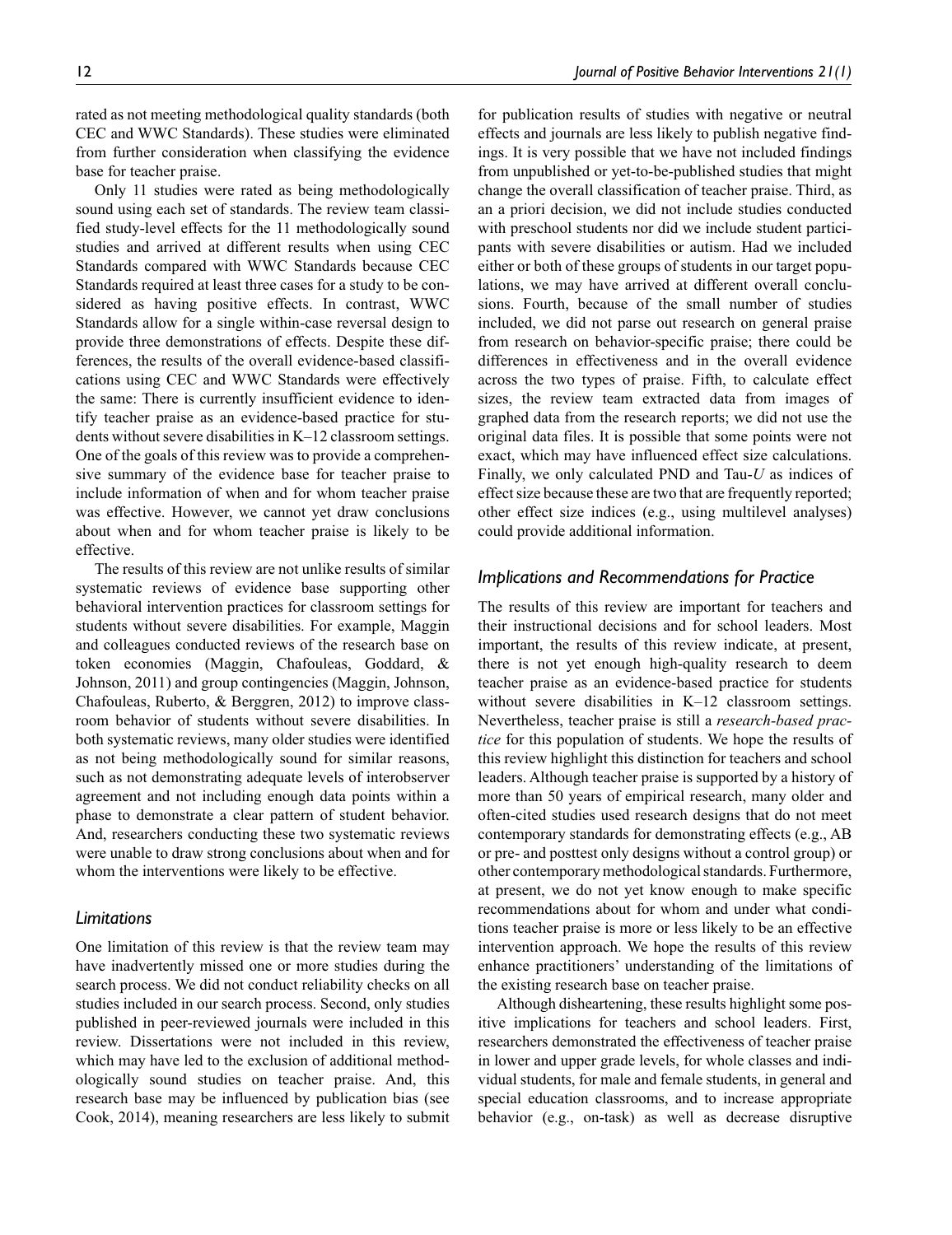behavior. Results indicated teacher praise was effective for almost 70% of the 32 cases summarized in this review, and average effect sizes indicate teacher praise is an effective intervention option. Furthermore, when reported, teachers generally indicated positive perceptions about using praise in their classrooms. Finally, across methodologically sound studies, there were no cases with reported negative or nontherapeutic effects. These results suggest the broad applicability of teacher praise to address common classroom problems. For these reasons, we recommend teachers continue to use teacher praise as a preliminary approach for preventing and reducing problem behaviors, particularly because it is a low-intensity and easy-to-implement strategy that is likely an important component of a teachers' instructional repertoire.

These results also highlight some less positive implications. First, there were studies reporting mixed or neutral effects of teacher praise on student behavior at both the student and class levels. In addition, although most teachers reported positive perceptions about using praise in their classrooms, two teachers in two different studies (Duncan et al., 2013; Starkweather Matheson & Shriver, 2005) indicated teacher praise was not an appropriate intervention approach for their students. Furthermore, based on the current evidence across the body of research on teacher praise, we do not yet know when praise is most likely to be effective. These findings are relevant for teachers because they suggest that teacher praise may not be effective enough to prompt meaningful improvements in student behavior or be socially valid in all situations. For some situations, more comprehensive approaches will likely be necessary where increased teacher praise is one component of a class-wide or individual behavior management plan. These findings are also important for school leaders and behavior support teams working with teachers to prevent and reduce problem behaviors. Until more is known about conditions when teacher praise is most likely to be effective, teachers and school leaders should monitor for potential idiosyncratic differences in effectiveness for different students and classes.

# *Implications for Future Research and Leadership in Special Education*

The results of this study can inform future methodologically sound intervention research to add to the evidence base for teacher praise for students without severe disabilities who exhibit problem behaviors in classroom settings. The most obvious implication is that more research is needed to provide additional demonstrations of the effectiveness of teacher praise to increase its evidence base for this population. We hope the results of this review provide impetus for continuing research in this area. We also hope these results prompt researchers and leaders in education

and special education (e.g., agency and organization representatives as well as preparers of future teachers) to accurately label teacher praise as a research-based practice rather than an evidence-based practice for students without severe disabilities in K–12 classrooms, especially when communicating with practitioners.

We hope the results of this study prompt additional conversation in our field about the overall implications of systematic evidence-based reviews. Important questions come to light, such as the following: Should researchers allocate more time and resources in systematic replications with the sole purpose of expanding the evidence base of effective practices? Will replication studies be valued by others, even if it requires building on much older research, as in the case for teacher praise research? Will scholarly journals devote space to publish such replication studies to assist in building research bases? If we encourage and publish replication work, will we inadvertently constrain research on novel intervention approaches? Are we unnecessarily discrediting years of educational research, particularly for research on behavioral interventions, which typically involve direct observations in the natural setting? In our interpretation of the standards, we required researchers to report information demonstrating assessment of interobserver agreement for at least 20% of sessions across all experimental conditions. We feel justified in this decision based on common recommendations (e.g., Ayers & Gast, 2010; Kazdin, 2011; Kratochwill et al., 2010), and moving forward, we recommend researchers using direct observations in applied settings adhere to this standard. And, how can we improve communication with practitioners and policy makers about research-based and evidence-based practices? We encourage faculty who train future educational researchers to pose these and related questions to their students as well.

Results of our review indicate there is currently insufficient evidence to identify teacher praise as an evidencebased practice under either set of standards. However, it is possible that reviews on other practices using CEC Standards versus WWC Standards could result in different overall evidence-based classifications. This possibility should be considered by educational agencies, organizations, and researchers as they continue to work on identifying practices that are evidence-based. We hope that our application of both CEC Standards and WWC Standards prompts discussion among leaders in our field about, and potential reconciliation of, discrepancies between the two sets of standards for single-subject research methodologies.

In addition, researchers should develop systematic lines of research to broaden our understanding of when and for whom teacher praise is effective. For example, it is reasonable to predict that teacher praise is more likely to be effective for students who have attention-seeking problem behaviors. More research is needed to examine further the influence of behavioral functions when predicting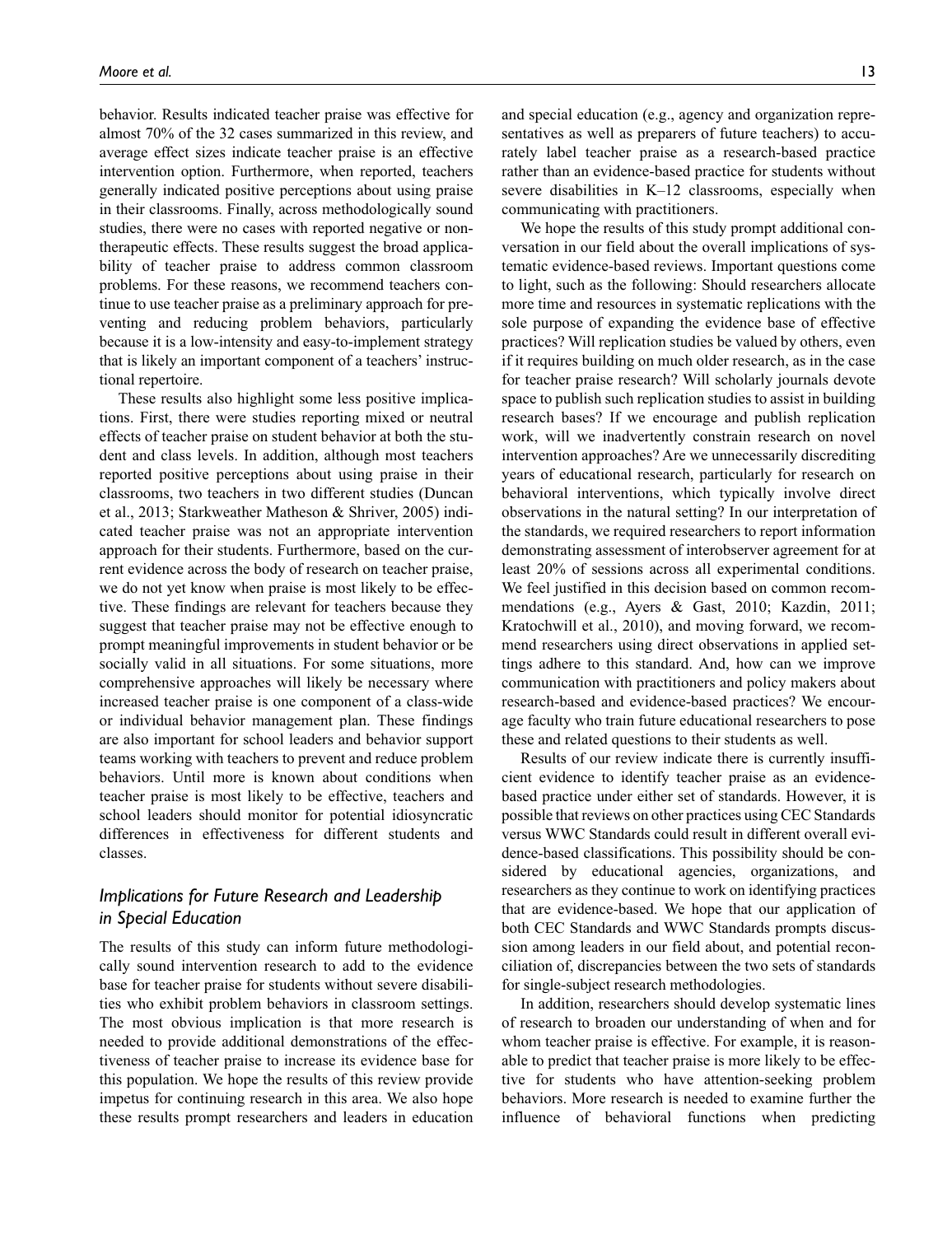effectiveness of teacher praise. Also, researchers should examine effects of teacher praise across grade levels and student ages, across different types of classroom settings, and for quiet versus loud praise. Additional research topics might include further examination of different aspects of teacher praise (e.g., general vs. behavior-specific praise, qualitative aspects, different schedules of reinforcement), comparisons between or combinations of teacher praise and other types of intervention approaches (e.g., precorrection, rules, differential reinforcement), or additional outcomes that might be associated with increased praise (e.g., improved classroom environment, improved teacher–student relationships, improved teacher efficacy, or improved student perceptions about school).

Finally, we encourage researchers to continue to examine issues related to social validity of teachers praise. Specifically, this might include qualitative and quantitative approaches to learning more about teacher and student preferences, teachers' ability and willingness to implement teacher praise with fidelity, and teachers' sustained use of teacher praise over time. The results of this review indicate teachers generally reported positive perceptions of teacher praise across studies, with two exceptions (Duncan et al., 2013; Starkweather Matheson & Shriver, 2005). However, many studies included in this review included intensive supports, such as coaching or performance feedback, to help teachers improve their use of praise. We applaud this work and encourage others to continue research to identify barriers to and supports for teachers' sustained adoption of praise. We recognize the difficulties in conducting research in classroom settings, particularly when we are expecting teachers to implement and sustain interventions. We acknowledge teachers' and others' concerns about teacher praise (e.g., reports of teacher perceptions reported in studies in this review and Kohn, 2001). We hope this review will prompt additional attention to these concerns to help us identify when teacher praise is most likely to be adopted and effective.

### **Appendix A**

**Table A1.** Study, Student, Intervention Characteristics, Social Validity, and Effects for Eligible Student-Level Cases.

| Case; disability<br>status               | Problem behavior and function                                                                                     | Grade and<br>gender | Setting             | Support provided to<br>teacher                                                         | Effect on<br>student<br>behavior <sup>a</sup> | Teachers' perception of social validity                                                                                                                                                                  |
|------------------------------------------|-------------------------------------------------------------------------------------------------------------------|---------------------|---------------------|----------------------------------------------------------------------------------------|-----------------------------------------------|----------------------------------------------------------------------------------------------------------------------------------------------------------------------------------------------------------|
| Allday et al. (2012)                     |                                                                                                                   |                     |                     |                                                                                        |                                               |                                                                                                                                                                                                          |
| Paul: EBD <sup>b</sup>                   | Inattentive, aggressive,<br>noncompliant; function not<br>reported                                                | Second: male        | Gen ed <sup>c</sup> | Training; performance<br>feedback to increase<br>behavior-specific                     | Positive effect                               | Positive perception; noted it was difficult<br>to increase behavior-specific praise                                                                                                                      |
| Jack; at risk for<br><b>EBD</b>          | Inattentive, noncompliant,<br>disruptive; function not reported                                                   | $K^d$ ; male        | Gen ed              | praise to all students<br>in class                                                     | Positive effect                               |                                                                                                                                                                                                          |
| Jill; at risk for<br><b>EBD</b>          | Inattentive, not following rules,<br>somatic complaints; function not<br>reported                                 | K: female           | Gen ed              |                                                                                        | Positive effect                               |                                                                                                                                                                                                          |
| <b>EBD</b>                               | Tom; at risk for Inattentive, disruptive; function not First; male<br>reported                                    |                     | Gen ed              |                                                                                        | No effect                                     |                                                                                                                                                                                                          |
| Bill: at risk for<br><b>EBD</b>          | Inattentive, disruptive; function not First; male<br>reported                                                     |                     | Gen ed              |                                                                                        | No effect                                     |                                                                                                                                                                                                          |
| Kyle; EBD                                | Off-task, disruptive; function not<br>reported                                                                    | Sixth: male         | Gen ed              |                                                                                        | Positive effect                               |                                                                                                                                                                                                          |
| Chris; EBD                               | Off-task, disruptive; function not<br>reported                                                                    | Sixth; male         | Gen ed              |                                                                                        | No effect                                     |                                                                                                                                                                                                          |
|                                          | Broden, Bruce, Mitchell, Carter, and Hall (1970)                                                                  |                     |                     |                                                                                        |                                               |                                                                                                                                                                                                          |
| Edwin: none<br>reported                  | Often engaged with another<br>disruptive student; function not<br>reported                                        | Second: male        | Gen ed              | None reported; praise<br>provided for individual<br>student                            | Positive effect                               | None reported                                                                                                                                                                                            |
| Greg; mild<br>intellectual<br>disability | Disruptive and nonstudy behaviors, Second; male<br>talking out, talking to peers, out<br>of seat, and so forth    |                     | Gen ed              |                                                                                        | Positive effect                               | None reported                                                                                                                                                                                            |
| Duncan et al. (2013) <sup>e</sup>        |                                                                                                                   |                     |                     |                                                                                        |                                               |                                                                                                                                                                                                          |
| Thomas: no<br>disability                 | Off-task; inappropriate<br>vocalizations; leaving seat;<br>attention hypothesized as at least<br>partial function | Fifth; male         | Gen ed              | Training; Goal setting<br>and performance<br>feedback to increase<br>behavior-specific | Positive effect                               | Positive perception prior to intervention                                                                                                                                                                |
| Bobby; no<br>disability                  | Off-task; inappropriate<br>vocalizations; leaving seat;<br>attention hypothesized as at least<br>partial function | Fifth; male         | Gen ed              | praise to target<br>student                                                            | Positive effect                               | Positive perception prior to intervention,<br>but after intervention, teacher stated<br>she did not think praise was appropriate<br>for student and that it decreased her<br>attention to other students |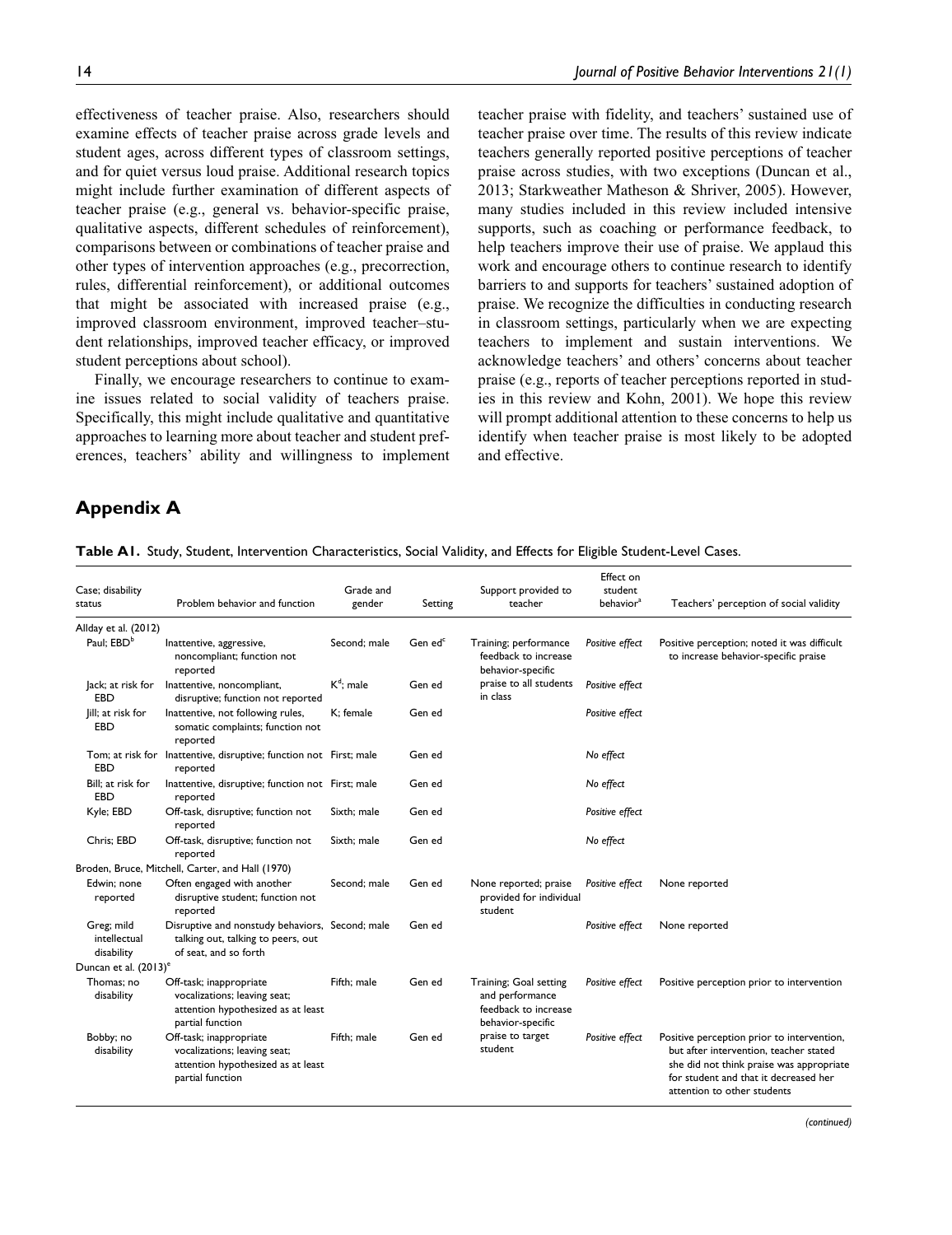### **Table A1. (continued)**

| Case; disability<br>status                      | Problem behavior and function                            | Grade and<br>gender                   | Setting | Support provided to<br>teacher                                     | Effect on<br>student<br>behavior <sup>a</sup> | Teachers' perception of social validity                                   |
|-------------------------------------------------|----------------------------------------------------------|---------------------------------------|---------|--------------------------------------------------------------------|-----------------------------------------------|---------------------------------------------------------------------------|
|                                                 | Rathel, Drasgow, Brown, and Marshall (2014) <sup>†</sup> |                                       |         |                                                                    |                                               |                                                                           |
| Ms. Walker's<br>student: EBD                    | Off-task                                                 | 6-year-old; male Spec ed <sup>8</sup> |         | Training; Performance<br>feedback to                               | Positive effect                               | None reported                                                             |
| Ms. Carroll's<br>student: EBD                   | Off-task                                                 | 10-year-old;<br>female                | Spec ed | increase behavior-<br>specific praise and                          | Positive effect                               | Positive perception                                                       |
| Ms. Bishop's<br>student: LD                     | Off-task                                                 | 13-year-old;<br>male                  | Sped ed | positive-to-negative<br>communication ratio<br>to class            | Positive effect                               | None reported                                                             |
|                                                 | Starkweather Matheson and Shriver (2005)                 |                                       |         |                                                                    |                                               |                                                                           |
| Cory; no<br>disability                          | Noncompliance; function not<br>reported                  | Second: male                          | Gen ed  | Training; performance<br>feedback to increase                      | No effect                                     | Positive perception                                                       |
| Nate; no<br>disability                          | Noncompliance; function not<br>reported                  | Second: male                          | Gen ed  | praise to individual<br>student                                    | Positive effect                               | Positive perception                                                       |
| Andy; no<br>disability                          | Noncompliance; function not<br>reported                  | Fourth: male                          | Gen ed  |                                                                    | Positive effect                               | Negative perception; felt uncomfortable<br>praising fourth-grade students |
|                                                 | Thompson, Marchant, Anderson, Prater, and Gibb (2012)    |                                       |         |                                                                    |                                               |                                                                           |
| Anna's student:<br>disability<br>status unclear | Noncompliance and disruptive<br>behavior                 | Fourth: male                          | Gen ed  | Tiered training (basic<br>training, self-<br>monitoring, coaching) | No effect                                     | Positive perception                                                       |
| Gail's student:<br>disability<br>status unclear | Noncompliance and disruptive<br>behavior                 | Fourth: male                          | Gen ed  | to increase teachers'<br>behavior-specific<br>praise to class      | Positive effect                               |                                                                           |
| lane's student;<br>disability<br>status unclear | Noncompliance and disruptive<br>behavior                 | Third: male                           | Gen ed  |                                                                    | No effect                                     |                                                                           |

*Note.* EBD = emotional and behavioral disorder; LD = learning disability.

<sup>a</sup>Effects based on visual analysis at the case level. <sup>b</sup>Emotional or behavioral disorders. 'General education classroom. <sup>d</sup>Kindergarten. 'Student John not eligible for this review (preschool setting) but positive effect demonstrated based on visual analysis. f Ms. Bryant's student not eligible for this review (autism) but positive effect demonstrated based on visual analysis. <sup>8</sup>Special education classroom.

# **Appendix B**

**Table B1.** Study, Student, and Intervention Characteristics, Social Validity, and Effects for Classroom-Level Cases.

| Case                                              | Class<br>behavior | Grade or age; gender               | Setting             | Support provided to<br>teacher                                  | Effect on<br>student<br>behavior <sup>a</sup> | Teachers' perception of<br>social validity             |
|---------------------------------------------------|-------------------|------------------------------------|---------------------|-----------------------------------------------------------------|-----------------------------------------------|--------------------------------------------------------|
| Blaze, Olmi, Mercer, Dufrene, and Tingstom (2014) |                   |                                    |                     |                                                                 |                                               |                                                        |
| Teacher I                                         | <b>Disruptive</b> | Ninth to 11th; 44% female          | Gen ed <sup>b</sup> | Training to increase<br>quiet/loud praise to                    | Positive effect                               | Positive perception; teacher<br>preferred quiet praise |
| Teacher 2                                         | Disruptive        | Ninth to 10th; 38% female          | Gen ed              | the class                                                       | Positive effect                               | Positive perception; teacher<br>preferred loud praise  |
| Teacher 3                                         | Disruptive        | Ninth to 10th; 58% female          | Gen ed              |                                                                 | Positive effect                               | Positive perception; teacher<br>preferred quiet praise |
| Teacher 4                                         | <b>Disruptive</b> | Ninth to 10th; 48% female Gen ed   |                     |                                                                 | Positive effect                               | Positive perception; teacher<br>preferred loud praise  |
| Duchaine, Jolivette, and Fredrick (2011)          |                   |                                    |                     |                                                                 |                                               |                                                        |
| Kelly's class                                     | Off-task          | Ninth: 45% female                  | Gen ed              | Training; Performance                                           | No effect                                     | Positive perception                                    |
| Jamie's class                                     | Off-task          | Ninth; 50% female                  | Gen ed              | feedback to increase                                            | No effect                                     |                                                        |
| Chris's class                                     | Off-task          | Ninth: 39% female                  | Gen ed              | behavior-specific praise<br>to class                            | No effect                                     |                                                        |
| Pisacreta, Tincani, Connell, and Axelrod (2011)   |                   |                                    |                     |                                                                 |                                               |                                                        |
| Teacher I                                         | Disruptive        | Sixth; gender not reported         | Gen ed              | Training; Modeling and                                          | Positive effect                               | None reported                                          |
| Teacher 2                                         | Disruptive        | Eighth; gender not reported Gen ed |                     | performance feedback                                            | Positive effect                               |                                                        |
| Teacher 3                                         | Disruptive        | Seventh; gender not<br>reported    | Gen ed              | to increase praise-to-<br>behavior correction<br>ratio to class | No effect                                     |                                                        |

*(continued)*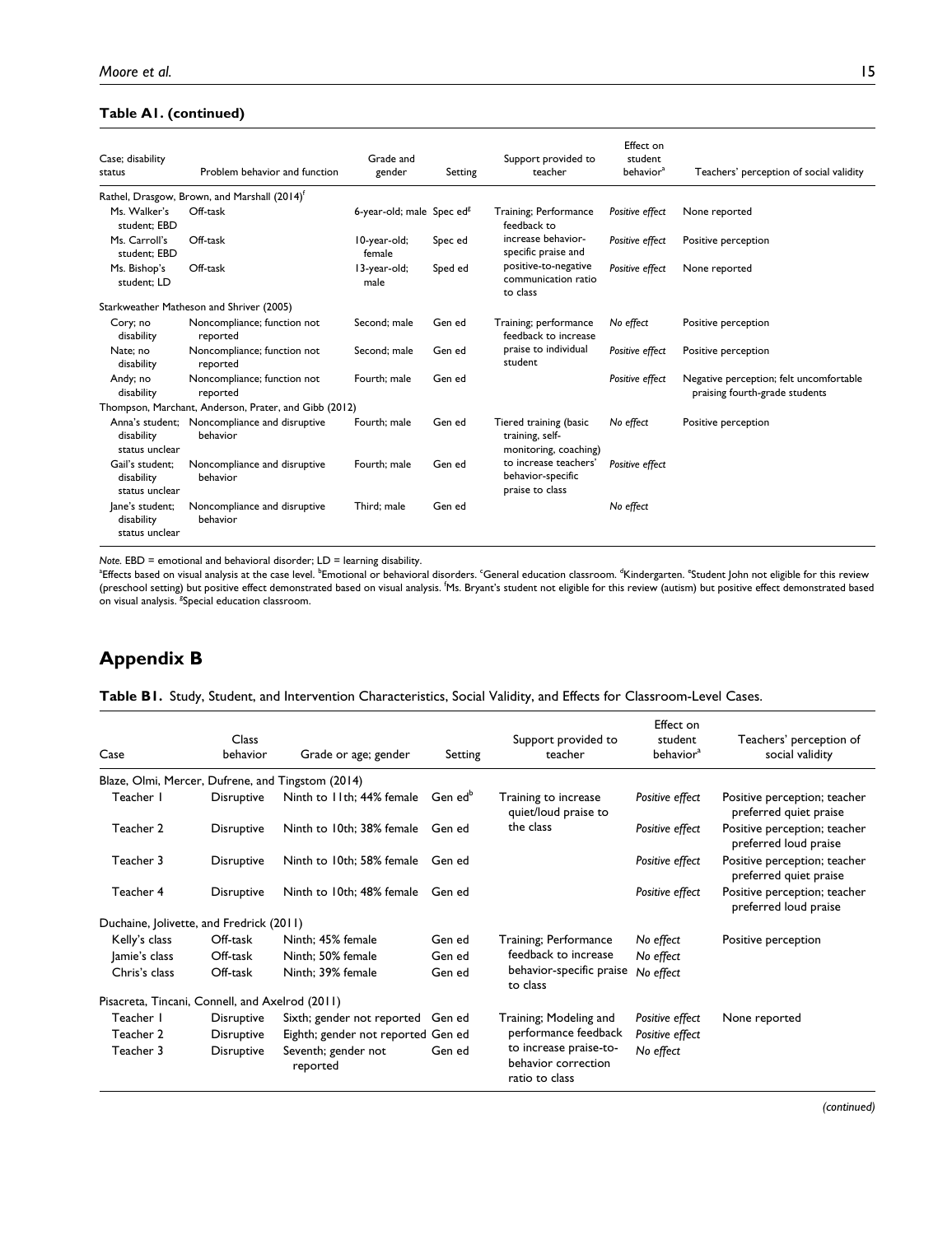#### **Table B1. (continued)**

| Case                                   | Class<br>behavior     | Grade or age; gender                      | Setting                                                             | Support provided to<br>teacher                                                            | Effect on<br>student<br>behavior <sup>a</sup> | Teachers' perception of<br>social validity |
|----------------------------------------|-----------------------|-------------------------------------------|---------------------------------------------------------------------|-------------------------------------------------------------------------------------------|-----------------------------------------------|--------------------------------------------|
| Sutherland, Wehby, and Copeland (2000) |                       |                                           |                                                                     |                                                                                           |                                               |                                            |
| Class                                  | Off-task              | 10- to 11-year-olds; 22%<br>female        | Spec $edc$<br>classroom<br>for<br>students<br>with EBD <sup>d</sup> | Training; Performance<br>feedback to increase<br>behavior-specific praise<br>to the class | Positive effect                               | None reported                              |
| Thomas, Becker, and Armstrong (1968)   |                       |                                           |                                                                     |                                                                                           |                                               |                                            |
| Class                                  | Class well<br>behaved | 6- to 7-year-olds; gender<br>not reported | Gen ed                                                              | None reported; praise<br>provided to the class                                            | Positive effect                               | None reported                              |

*Note.* EBD = emotional and behavioral disorder.

<sup>a</sup>Effects based on visual analysis at the case level. <sup>b</sup>General education classroom. <sup>c</sup>Special education classroom. <sup>d</sup>Emotional or behavioral disorders.

#### **Declaration of Conflicting Interests**

The author(s) declared no potential conflicts of interest with respect to the research, authorship, and/or publication of this article.

#### **Funding**

The author(s) received no financial support for the research, authorship, and/or publication of this article.

#### **References**

- References marked with an asterisk indicate studies included in the meta-analysis.
- \*Allday, R. A., Hinkson-Lee, K., Hudson, T., Neilsen-Gatti, S., Kleinke, A., & Russel, C. S. (2012). Training general educators to increase behavior-specific praise: Effects on students with EBD. *Behavioral Disorders*, *37*, 87–98.
- Ayers, K., & Gast, D. L. (2010). Dependent measures and measurement procedures. In D. L. Gast (Ed.), *Single subject research methodology in behavioral sciences* (pp. 129–165). New York, NY: Routledge.
- \*Blaze, J. J., Olmi, D. J., Mercer, S. H., Dufrene, B. A., & Tingstom, D. H. (2014). Loud versus quiet praise: A direct behavioral comparison in secondary classrooms. *Journal of School Psychology*, *52*, 349–360. doi:10.1016/j.jsp.2014.05.006
- \*Broden, M., Bruce, C., Mitchell, M. A., Carter, V., & Hall, R. V. (1970). Effects of teacher attention on attending behavior of two boys at adjacent desks. *Journal of Applied Behavior Analysis*, *3*, 205–211. doi:10.1901/jaba.1970.3-205
- Brophy, J. (1981). On praising effectively. *The Elementary School Journal*, *81*, 268–278. Retrieved from [http://www.jstore.org/](http://www.jstore.org/stable/1001606) [stable/1001606](http://www.jstore.org/stable/1001606)
- Cavanaugh, B. (2013). Performance feedback and teachers' use of praise and opportunities to respond: A review of the literature. *Education and Treatment of Children*, *36*, 111–136. doi:10.1353/etc.2013.0001
- Conroy, M. A., Sutherland, K. S., Snyder, A. L., & Marsh, S. (2008). Classwide interventions: Effective instruction makes a difference. *Teaching Exceptional Children*, *40*, 24–30. doi:10.1177/004005990804000603
- Cook, B. G. (2014). A call for examining replication and bias in special education research. *Remedial and Special Education*, *35*, 233–246. doi:10.1177/0741932514528995
- \*Cossairt, A., Hall, R. V., & Hopkins, B. L. (1973). The effects of experimenter's instructions, feedback, and praise on teacher praise and student attending behavior. *Journal of Applied Behavior Analysis*, *6*, 89–100. doi:10.1901/jaba.1973.6-89
- Council for Exceptional Children. (2014). *Council for Exceptional Children standards for evidence-based practices in special education*. Retrieved from [http://www.cec.sped.org/~/](http://www.cec.sped.org/~/media/Files/Standards/Evidence%20based%20Practices%20and%20Practice/EBP%20FINAL.pdf) [media/Files/Standards/Evidence%20based%20Practices%20](http://www.cec.sped.org/~/media/Files/Standards/Evidence%20based%20Practices%20and%20Practice/EBP%20FINAL.pdf) [and%20Practice/EBP%20FINAL.pdf](http://www.cec.sped.org/~/media/Files/Standards/Evidence%20based%20Practices%20and%20Practice/EBP%20FINAL.pdf)
- \*Duchaine, E. L., Jolivette, K., & Fredrick, L. D. (2011). The effect of teacher coaching with performance feedback on behavior-specific praise in inclusion classrooms. *Education and Treatment of Children*, *34*, 209–227.
- \*Dufrene, B. A., Lestremau, L., & Zoder-Martell, K. (2014). Direct behavioral consultation: Effects on teachers' praise and student disruptive behavior. *Psychology in the Schools*, *51*, 567–580. doi:10.1002/pits
- \*Duncan, N. G., Dufrene, B. A., Sterling, H. E., & Tingstrom, D. H. (2013). Promoting teachers' generalization of intervention use through goal setting and performance feedback. *Journal of Behavioral Education*, *22*, 325–347. doi:10.1007/s10864- 013-9173-5
- Epstein, M., Atkins, M., Cullinan, D., Kutash, K., & Weaver, R. (2008). *Reducing behavior problems in the elementary school classroom. IES practice guide* (NCEE 2008-012). Washington, DC: National Center for Education Evaluation and Regional Assistance, Institute of Education Sciences, U.S. Department of Education. Retrieved from [http://ies.](http://ies.ed.gov/wwc/publications/practiceguides) [ed.gov/wwc/publications/practiceguides](http://ies.ed.gov/wwc/publications/practiceguides)
- \*Ferguson, E., & Houghton, S. (1992). The effects of contingent teacher praise, as specified by Canter's assertive discipline programme, on children's on-task behaviour. *Educational Studies*, *18*, 83–93.
- Gable, R. A., Hester, P. H., Rock, M. L., & Hughes, K. G. (2009). Back to basics: Rules, praise, ignoring, and reprimands revisited. *Intervention in School and Clinic*, *44*, 195–205. doi:10.1177/1053451208328831
- Gast, D. L., & Spriggs, A. D. (2010). Visual analysis of graphic data. In D. L. Gast (Ed.), *Single subject research methodology in behavioral sciences* (pp. 129–165). New York, NY: Routledge.
- \*Hall, R. V., Fox, R., Willard, D., Goldsmith, L., Emerson, M., Owen, M., . . . Porcia, E. (1971). The teacher as observer and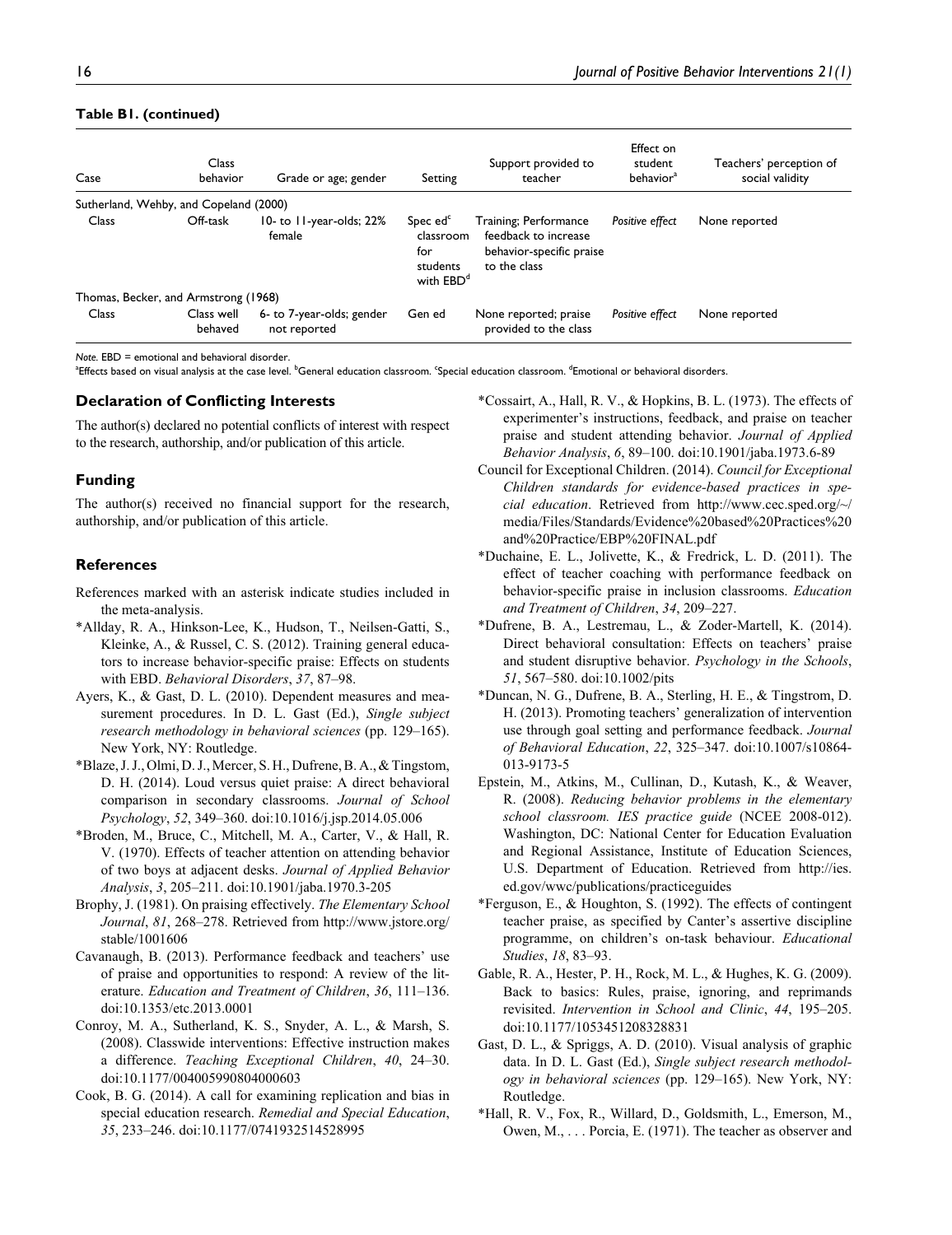experimenter in the modification of disputing and talking-out behaviors. *Journal of Applied Behavior Analysis*, *4*, 141–149. doi:10.1901/jaba.1971.4-141

- \*Hall, R. V., Lund, D., & Jackson, D. (1968). Effects of teacher attention on study behavior. *Journal of Applied Behavior Analysis*, *1*, 1–12. doi:10.1901/jaba.1968.1-1
- \*Hall, R. V., Panyan, M., Rabon, D., & Broden, M. (1968). Instructing beginning teachers in reinforcement procedures which improve classroom control. *Journal of Applied Behavior Analysis*, *1*, 315–322. doi:10.1901/jaba.1968.1-315
- Hasazi, J. E., & Hasazi, S. E. (1972). Effects of teacher attention on digit-reversal behavior in an elementary school child. *Journal of Applied Behavior Analysis*, *5*, 157–162. doi:10.1901/ jaba.1972.5-157
- \*Haydon, T., & Musti-Rao, S. (2011). Effective use of behaviorspecific praise: A middle school case study. *Beyond Behavior*, *20*(2), 31–39.
- \*Hollingshead, A., Kroeger, S. D., Altus, J., & Brubaker Trytten, J. (2016). A case study of positive behavior supportsbased interventions in a seventh-grade urban classroom. *Preventing School Failure*, *60*, 278–285. doi:10.1080/10459 88X.2015.1124832
- \*Houghton, S., Wheldall, K., Jukes, R., & Sharpe, A. (1990). The effects of limited private reprimands and increased private praise on classroom behavior in four British secondary school classes. *British Journal of Educational Psychology*, *60*, 255– 265. doi:10.1111/j.2044-8279.1990.tb00943.x
- Jenkins, L. N., Floress, M. T., & Reinke, W. (2015). Rates and types of teacher praise: A review and future directions. *Psychology in the Schools*, *52*, 463–476. doi:10.1002/pits.21835
- Kazdin, A. E. (2011). *Single-case research designs* (2nd ed.). New York, NY: Oxford University Press.
- \*Kirby, F. D., & Shields, F. (1972). Modification of arithmetic response rate and attending behavior in a seventh-grade student. *Journal of Applied Behavior Analysis*, *5*, 79–84. doi:10.1901/jaba.1972.5-79
- Kohn, A. (2001). Five reasons to stop saying, "good job!" *Young Children*, *56*(5), 24–30.
- Kratochwill, T. R., Hitchcock, J., Horner, R. H., Levin, J. R., Odom, S. L., Rindskopf, D. M., & Shadish, W. R. (2010). *Single-case designs technical documentation*. Retrieved from <https://ies.ed.gov/ncee/wwc/Document/229>
- Kretlow, A. G., & Blatz, S. L. (2011). The A B Cs of evidencebased practice for teachers. *Teaching Exceptional Children*, *43*, 8–19. doi:10.1177/004005991104300501
- Lane, K. L., Menzies, H. M., Ennis, R. P., & Oakes, W. P. (2015). *Supporting behavior for school success: A step-by-step guide to key strategies*. New York, NY: Guilford Press.
- Lewis, T. J., Hudson, S., Richter, M., & Johnson, N. (2004). Scientifically supported practices in emotional and behavioral disorders: A proposed approach and brief review of current practices. *Behavioral Disorders*, *29*, 247–259. Retrieved from <http://www.jstore.org/stable/23889473>
- \*Madsen, C. H., Jr., Becker, W. C., & Thomas, D. R. (1968). Rules, praise, and ignoring: Elements of elementary classroom control. *Journal of Applied Behavior Analysis*, *1*, 139– 150. doi:10.1901/jaba.1968.1-139
- Maggin, D. M., Chafouleas, S. M., Goddard, K. M., & Johnson, A. H. (2011). A systematic evaluation of token economies

as a classroom management tool for students with challenging behavior. *Journal of School Psychology*, *49*, 529–554. doi:10.1016/j.jsp.2011.05.001

- Maggin, D. M., Johnson, A. H., Chafouleas, S. M., Ruberto, L. M., & Berggren, M. (2012). A systematic evidence review of school-based group contingency interventions for students with challenging behavior. *Journal of School Psychology*, *50*, 625–654. doi:10.1016/j.jsp.2012.06.001
- \*Martens, B. K., Hiralall, A. S., & Bradley, T. A. (1997). A note to teacher: Improving student behavior through goal setting and feedback. *School Psychology Quarterly*, *12*, 33–41. doi:10.1037/h0088945
- \*McAllister, L. W., Stachowiak, J. G., Baer, D. M., & Conderman, L. (1969). The application of operant conditioning techniques in a secondary school classroom. *Journal of Applied Behavior Analysis*, *2*, 277–285. doi:10.1901/jaba.1969.2-277
- \*Mesa, J., Lewis-Palmer, T., & Reinke, W. (2005). Providing teachers with performance feedback on praise to reduce student problem behavior. *Beyond Behavior*, *15*(1), 3–7.
- \*Myers, D. M., Simonsen, B., & Sugai, G. (2011). Increasing teachers' use of praise with a response-to-intervention approach. *Education and Treatment of Children*, *34*, 35–59. doi:10.1353/ etc.2011.0004
- Parker, R. I., Vannest, K. J., Davis, J. L., & Sauber, S. B. (2011). Combining nonoverlap and trend for single-case research: Tau-U. *Behavior Therapy*, *42*, 284–299. doi:10.1016/j. beth.2010.08.006
- \*Pisacreta, J., Tincani, M., Connell, J. E., & Axelrod, S. (2011). Increasing teachers' use of a 1:1 praise-to-behavior correction ratio to decrease student disruption in general education classrooms. *Behavioral Interventions*, *26*, 243–260. doi:10.1002/ bin.341
- \*Rathel, J. M., Drasgow, E., Brown, W. H., & Marshall, K. J. (2014). Increasing induction-level teachers' positive-tonegative communication ratio and use of behavior-specific praise through e-mailed performance feedback and its effect on students' task engagement. *Journal of Positive Behavior Interventions*, *16*, 219–233. doi:10.1177/1098300713492856
- Scruggs, T. E., & Mastropieri, M. A. (1998). Summarizing single-subject research: Issues and applications. *Behavior Modification*, *22*, 221–242.
- Scruggs, T. E., Mastropieri, M. A., & Casto, G. (1987). The quantitative synthesis of single-subject research: Methodology and validation. *Remedial and Special Education*, *8*, 24–33.
- Simonsen, B., Fairbanks, S., Briesch, A., Myers, D., & Sugai, G. (2008). Evidence-based practices in classroom management: Considerations for research to practice. *Education and Treatment of Children*, *31*, 351–380. doi:10.1353/etc.0.0007
- \*Starkweather Matheson, A. S., & Shriver, M. D. (2005). Training teachers to give effective commands: Effects on student compliance and academic behaviors. *School Psychology Review*, *34*, 202–219.
- Sutherland, K. S. (2000). Promoting positive interactions between teachers and students with emotional/behavioral disorders. *Preventing School Failure*, *44*, 110–115. doi:10.1080/ 10459880009599792
- Sutherland, K. S., & Wehby, J. H. (2001). The effect of self-evaluation on teaching behavior in classrooms for students with